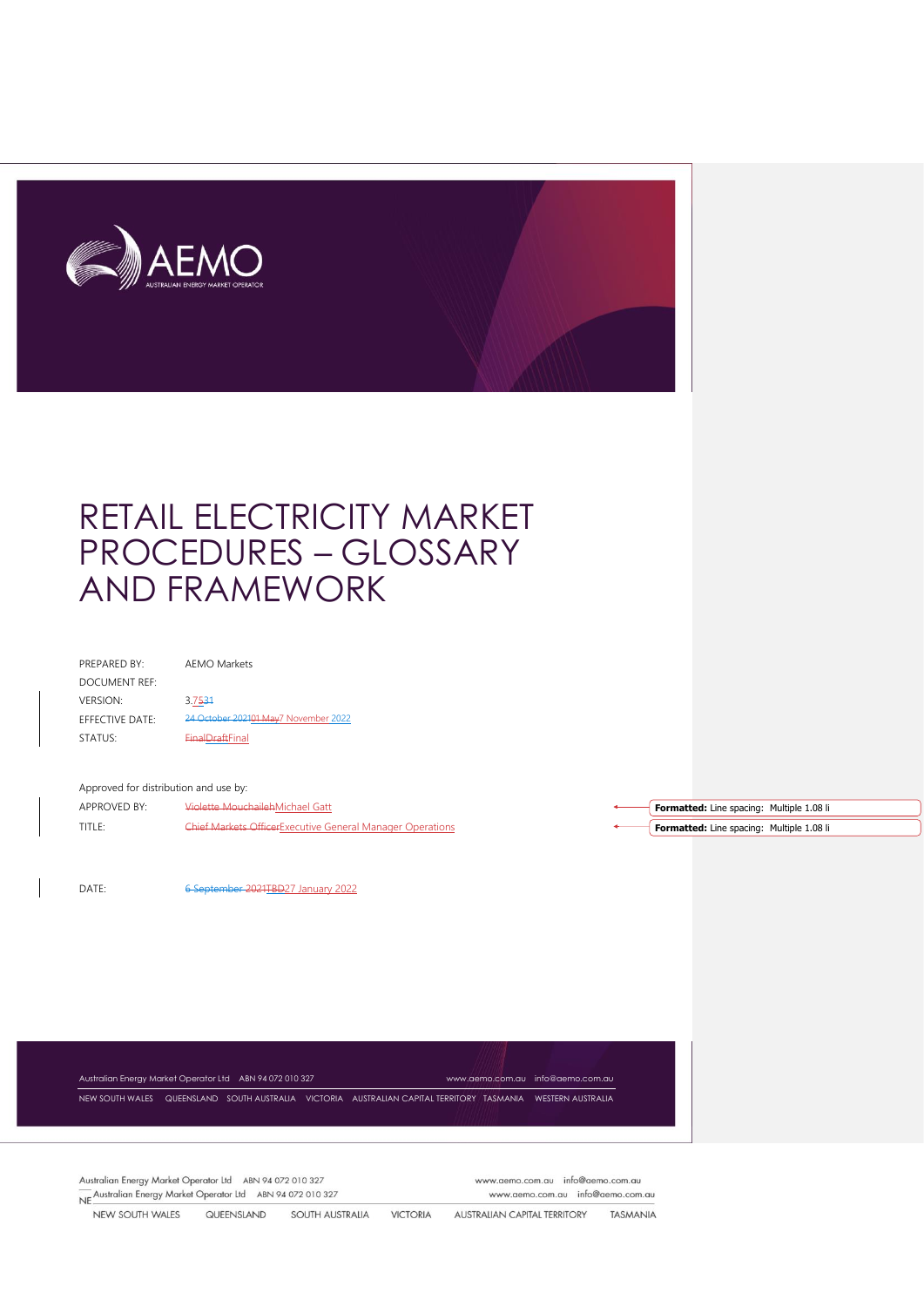

# **VERSION RELEASE HISTORY**

| Version | <b>Effective Date</b>   | Summary of Changes                                                                                                                                                                                                                                                  |
|---------|-------------------------|---------------------------------------------------------------------------------------------------------------------------------------------------------------------------------------------------------------------------------------------------------------------|
| 1.0     | 1 December 2017         | First Issue                                                                                                                                                                                                                                                         |
| 1.1     | 1 December 2017         | Updated for POC Procedure Changes (Package 2)                                                                                                                                                                                                                       |
| 2.2     | 1 December 2017         | Updated to incorporate changes following IEC consultation (affecting B2B<br>Procedures) and to include information required by NER clause 7.16.1(f)                                                                                                                 |
| 2.3     | 1 October 2021          | Updated to incorporate changes from NEM Customer Switching                                                                                                                                                                                                          |
| 3.0     | 1 October 2021          | Updated for National Electricity Amendment (Five Minute Settlement) Rule 2017 No.<br>15                                                                                                                                                                             |
| 3.1     | 1 October 2021          | Updated to incorporate:<br>National Electricity Amendment (Global settlement and market reconciliation) Rule<br>2018 No. 14                                                                                                                                         |
| 3.11    | 1 October 2021          | Updated to include changes for the Metering ICF Package 2020 consultation, the<br>changes are for the following Information Change Requests (ICFs):<br>ICF_027 Average Daily Load (ADL) definition                                                                  |
| 3.2     | 1 October 2021          | v2.3, v3.0, v3.1 and v3.11 consolidation                                                                                                                                                                                                                            |
| 3.3     | 24 October 2021         | Update to incorporate National Electricity Amendment (Wholesale demand response<br>mechanism) Rule 2020 No. 9                                                                                                                                                       |
| 3.31    | 24 October 2021         | v3.2 and v3.3 Consolidated                                                                                                                                                                                                                                          |
| 3.4     | 1 May 2022              | MSATS Standing Data Review - New and amended fields                                                                                                                                                                                                                 |
| 3.41    | 1 May 2022              | Updated to include changes for the Metering ICF Package 2020 consultation, the<br>changes are for the following Information Change Requests (ICFs):<br>ICF_020 Changes to the clause 4.2 of the SLP to avoid confusion with the terms<br>validation vs verification |
|         |                         |                                                                                                                                                                                                                                                                     |
| 3.423.5 | 1 May 20221<br>May 2022 | <b>MSATS Standing Data Review Minor Amendment:</b>                                                                                                                                                                                                                  |
| 3.5     | 1 May 2022              | Updated Controlled Load definition and consolidated v3.31, v3.4 and v3.41 as part of<br>Retail Electricity Market Procedures October Consultation.                                                                                                                  |
| 3.6     | 7 November<br>2022      | <b>MSATS Standing Data Review Minor Amendment</b>                                                                                                                                                                                                                   |
| 3.7     | 7 November<br>2022      | Consolidated 3.5 and 3.6 as part of Retail Electricity Market Procedures October<br>Consultation.                                                                                                                                                                   |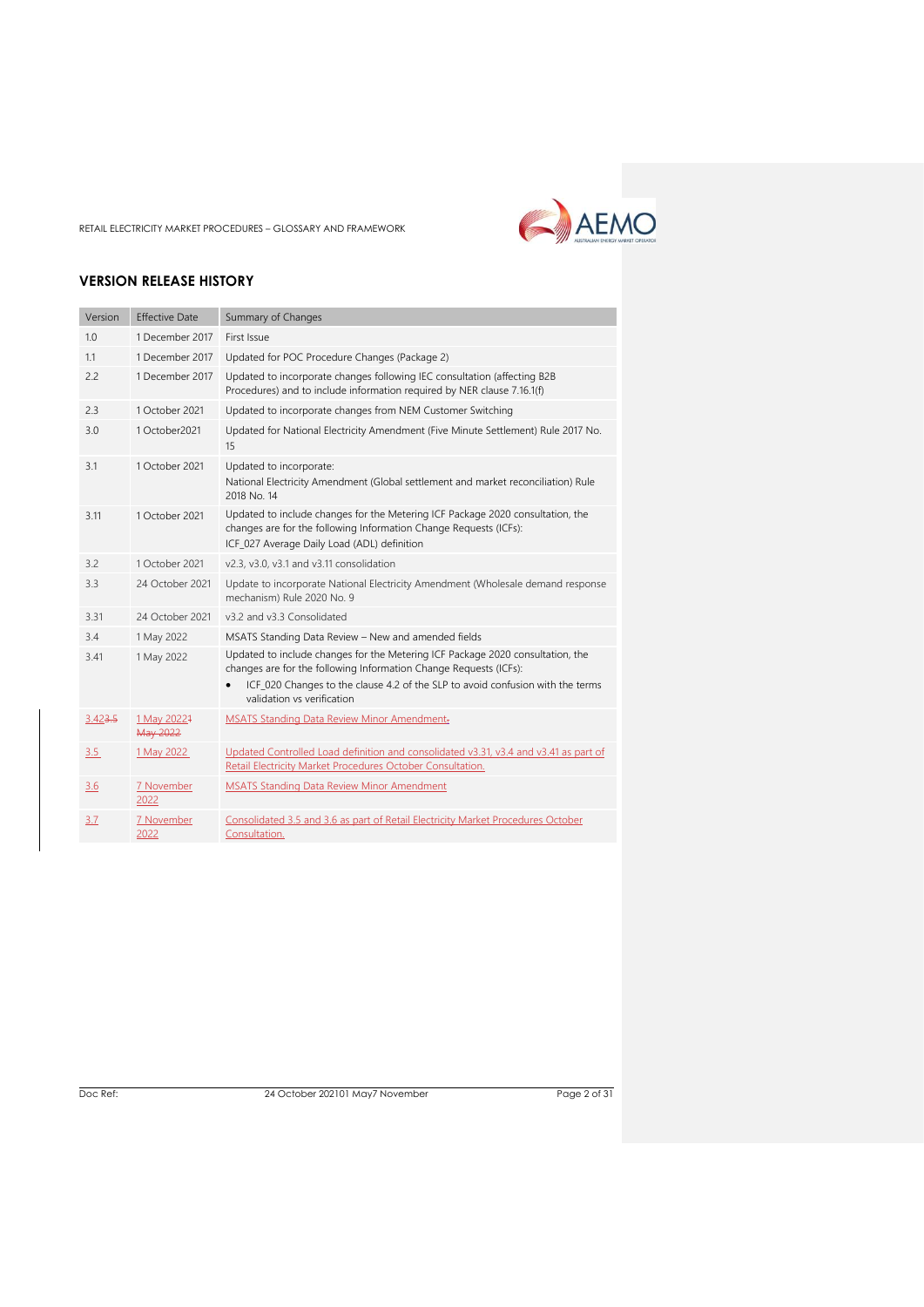

# **CONTENTS**

| $\mathbf{1}$ . | <b>INTRODUCTION</b>                                              | 4  |  |
|----------------|------------------------------------------------------------------|----|--|
| 1.1            | Purpose and Scope                                                | 4  |  |
| 1.2            | Definitions and Interpretation                                   | 4  |  |
| 1.3            | <b>Related AEMO Documents</b>                                    | 5  |  |
| 2.             | <b>FRAMEWORK</b>                                                 | 7  |  |
| 2.1            | The Role of the Retail Market in the NEM                         | 7  |  |
| 2.2            | Structure of Retail Electricity Market Procedures                | 8  |  |
| 2.3            | Metrology Procedure                                              | 8  |  |
| 2.4            | Guidelines for the Clarification of the National Measurement Act | 9  |  |
| 2.5            | <b>B2B Procedures</b>                                            | 9  |  |
| 2.6            | <b>MSATS Procedures</b>                                          | 10 |  |
| 2.7            | Service Provision                                                | 11 |  |
| 2.8            | Metering Data Provision Procedures                               | 13 |  |
| 2.9            | Use of RP                                                        | 13 |  |
| 2.10           | Use of LNSP to refer to ENM                                      | 13 |  |
| 2.11           | Temporal References to Roles                                     | 13 |  |
| 3.             | <b>B2B PROCEDURES</b>                                            | 13 |  |
| 3.1            | Basic Exchange Model                                             | 13 |  |
| 3.2            | Diagrams                                                         | 13 |  |
| 4.             | <b>SUPPORTING DOCUMENTS</b>                                      | 14 |  |
| 4.1            | Metrology                                                        | 14 |  |
| 4.2            | <b>MSATS</b>                                                     | 15 |  |
| 4.3            | B <sub>2</sub> B                                                 | 15 |  |
| 4.4            | Service Provision                                                | 16 |  |
| 5.             | <b>GLOSSARY</b>                                                  | 16 |  |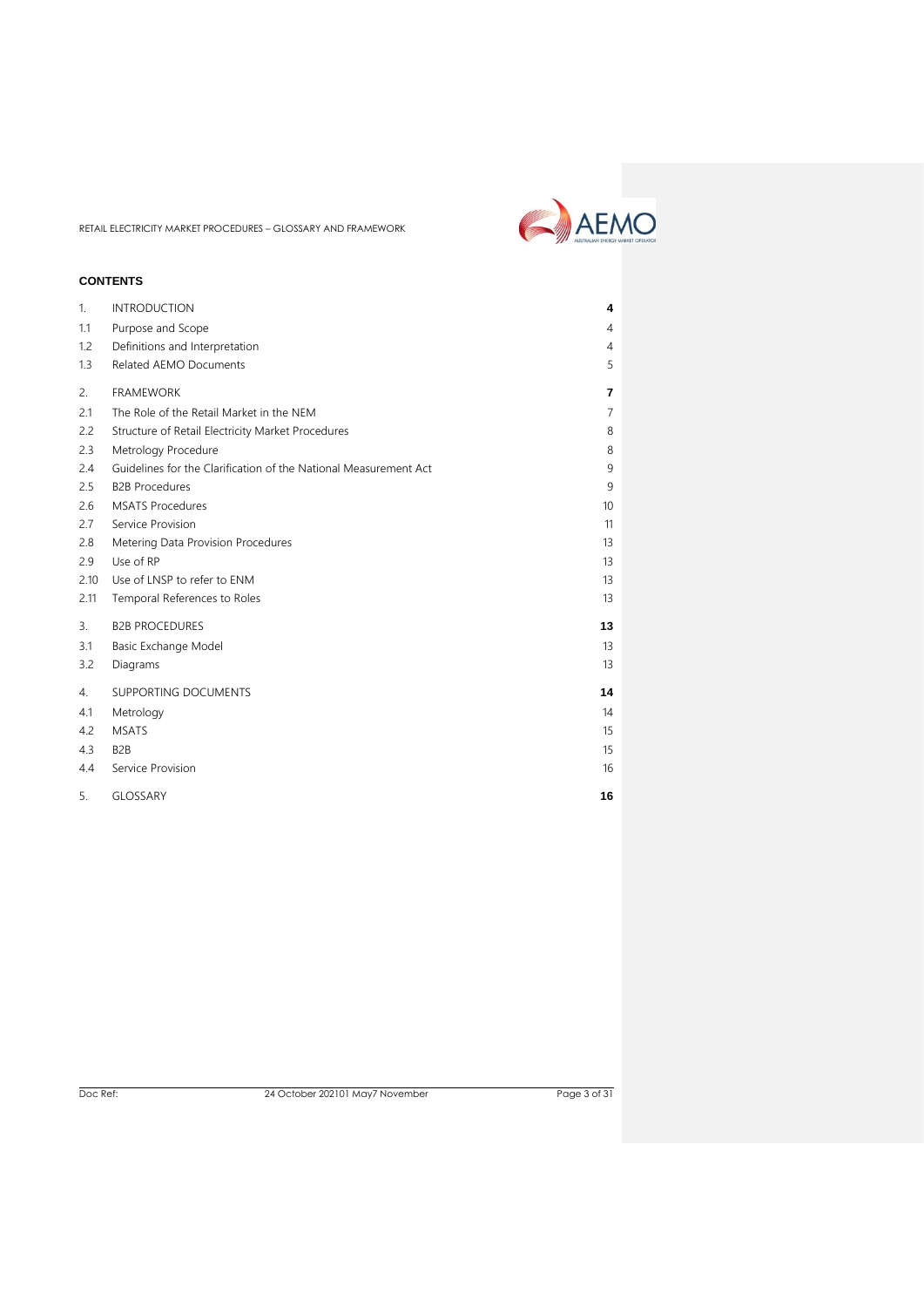

# <span id="page-3-0"></span>**1. INTRODUCTION**

# <span id="page-3-1"></span>**1.1 Purpose and Scope**

This document is provided to assist users of the Retail Electricity Market Procedures in understanding the overall framework within which they operate and also contains a dictionary of terms used in the Retail Electricity Market Procedures.

This document forms part of each of the Retail Electricity Market Procedures and will be amended when another Retail Electricity Market Procedure requires amendment. The consultation process applicable to the relevant Retail Electricity Market Procedure will also apply to the necessary amendments to this document.

This document also fulfils AEMO's obligation under clause 7.16.1(f) of the NER and includes a list of procedures authorised under Chapter 7 of the NER and all supporting documentation.

#### <span id="page-3-2"></span>**1.2 Definitions and Interpretation**

#### **1.2.1 Glossary**

Where a defined term is used only in one Retail Electricity Market Procedure, that term will be defined in that Retail Electricity Market Procedure.

Capitalised words, phrases and abbreviations that are used in more than one Retail Electricity Market Procedure are set out in section 6 and have the meanings set out opposite them when used in this document and the Retail Electricity Market Procedures.

Italicised terms used in the Retail Electricity Market Procedures have the same meanings given to those terms in the National Electricity Rules (NER) unless otherwise specified.

#### **1.2.2 Business Documents & Business Signals in B2B Procedures**

- (a) Business Documents, such as 'ServiceOrderRequest', are indicated by underlining and upper camel case.
- (b) Business Signals, such as '*BusinessReceipt*' are indicated by underlining, upper camel case and italics*.*
- (c) Fields within a Business Document or Business Signal are indicated by upper camel case and italics. For example: '*ServiceOrderType'*.

#### **1.2.3 Interpretation**

The following principles of interpretation apply to the Retail Electricity Market Procedures unless expressly indicated otherwise:

- (a) This document and the Retail Electricity Market Procedures are subject to the principles of interpretation set out in Schedule 2 of the *National Electricity Law*.
- (b) The NER prevails over this document and the Retail Electricity Market Procedures to the extent of any inconsistency.
- (c) The MSATS Procedures prevail over the B2B Procedures to the extent of any inconsistency.
- (d) References to time in:
	- (i) Retail Electricity Market Procedures (except for *B2B Procedures*) are to Eastern Standard Time; and

Doc Ref: 24 October 202101 May7 November

Page 4 of 31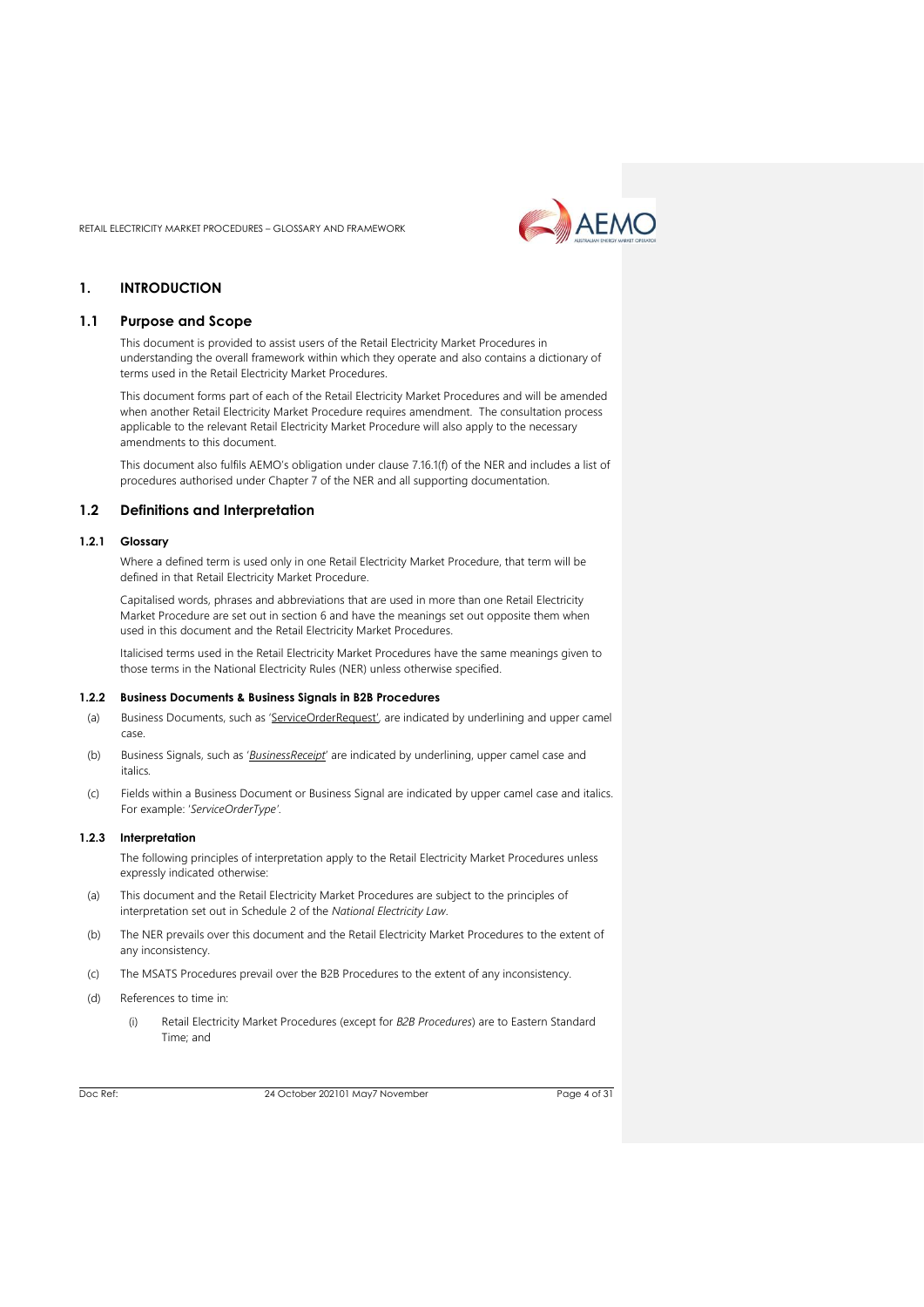

- (ii) *B2B Procedures* refer to the time applicable at the Site to which a B2B Transaction relates (local time).
- (e) The expressions 'within one Business Day' or 'next Business Day' in B2B Procedure: Service Order Process mean by 11:59pm on the next Business Day.
- (f) References to currency are to Australian dollars.
- (g) Diagrams are provided as an overview. In case of ambiguity between a diagram and the text of this document, the text will prevail over any diagram.

#### <span id="page-4-0"></span>**1.3 Related AEMO Documents**

| Title                                                                              | Location                                                                                                                                |
|------------------------------------------------------------------------------------|-----------------------------------------------------------------------------------------------------------------------------------------|
| <b>B2B Guide</b>                                                                   | http://www.aemo.com.au/Electricity/National-Electricity-Market-NEM/Retail-and-<br>metering/Business-to-business-procedures              |
| B2B Procedure: Customer<br>and Site Details Notification<br>Process                | http://www.aemo.com.au/Electricity/National-Electricity-Market-NEM/Retail-and-<br>metering/Business-to-business-procedures              |
| B2B Procedure: Meter Data<br>Process                                               | http://www.aemo.com.au/Electricity/National-Electricity-Market-NEM/Retail-and-<br>metering/Business-to-business-procedures              |
| B2B Procedure: One Way<br><b>Notification Process</b>                              | http://www.aemo.com.au/Electricity/National-Electricity-Market-NEM/Retail-and-<br>metering/Business-to-business-procedures              |
| B2B Procedure: Service Order<br>Process                                            | http://www.aemo.com.au/Electricity/National-Electricity-Market-NEM/Retail-and-<br>metering/Business-to-business-procedures              |
| B2B Procedure: Technical<br>Delivery Specification                                 | http://www.aemo.com.au/Electricity/National-Electricity-Market-NEM/Retail-and-<br>metering/Business-to-business-procedures              |
| <b>CATS Procedures</b>                                                             | http://www.aemo.com.au/Electricity/National-Electricity-Market-NEM/Retail-and-<br>metering/Market-Settlement-and-Transfer-Solutions     |
| Default and Deregistration<br>Procedure                                            | http://www.aemo.com.au/Electricity/National-Electricity-Market-NEM/Retail-and-<br>metering/Accreditation-and-Registration               |
|                                                                                    |                                                                                                                                         |
| Exemption Procedure -<br>Metering Installation Data<br><b>Storage Requirements</b> | <b>TBA</b>                                                                                                                              |
| Exemption Procedure -<br>Metering Installation<br>Malfunctions                     | http://www.aemo.com.au/Electricity/National-Electricity-Market-NEM/Retail-and-<br>metering/Metering-procedures-guidelines-and-processes |
| Guide to the Role of Metering<br>Coordinator                                       | http://www.aemo.com.au/Electricity/National-Electricity-Market-NEM/Retail-and-<br>metering/Accreditation-and-Registration               |
| Guidelines for the Clarification<br>of the National Measurement<br>Act             | http://www.aemo.com.au/Electricity/National-Electricity-Market-NEM/Retail-and-<br>metering/Metrology-Procedures-and-Unmetered-Loads     |
| <b>MDFF Specification</b>                                                          | http://www.aemo.com.au/Electricity/National-Electricity-Market-NEM/Retail-and-<br>metering/Metering-procedures-guidelines-and-processes |
| <b>MDM Procedures</b>                                                              | http://www.aemo.com.au/Electricity/National-Electricity-Market-NEM/Retail-and-<br>metering/Market-Settlement-and-Transfer-Solutions     |
| MDM File Format and Load<br>Process                                                | http://www.aemo.com.au/Electricity/National-Electricity-Market-NEM/Retail-and-<br>metering/Metering-procedures-guidelines-and-processes |

Doc Ref: 24 October 202101 May7 November

Page 5 of 31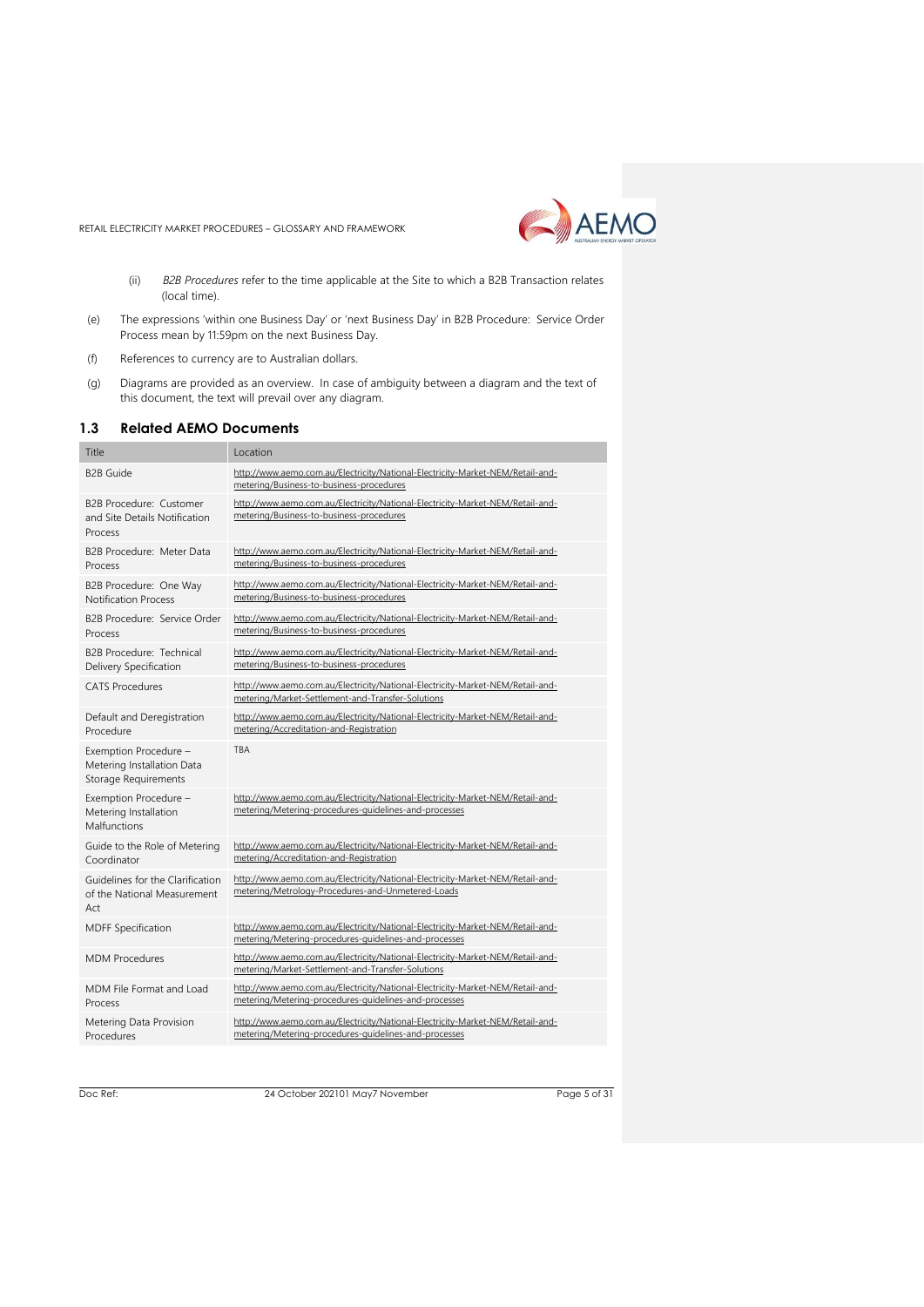

| Title                                                  | Location                                                                                                                                |
|--------------------------------------------------------|-----------------------------------------------------------------------------------------------------------------------------------------|
| Metrology Procedure: Part A                            | http://www.aemo.com.au/Electricity/National-Electricity-Market-NEM/Retail-and-<br>metering/Metrology-Procedures-and-Unmetered-Loads     |
| Metrology Procedure: Part B                            | http://www.aemo.com.au/Electricity/National-Electricity-Market-NEM/Retail-and-<br>metering/Metrology-Procedures-and-Unmetered-Loads     |
| <b>NEM RoLR Processes</b>                              | http://www.aemo.com.au/Electricity/National-Electricity-Market-NEM/Retail-and-<br>metering/Market-Settlement-and-Transfer-Solutions     |
| <b>NMI Procedures</b>                                  | http://www.aemo.com.au/Electricity/National-Electricity-Market-NEM/Retail-and-<br>metering/Metering-procedures-guidelines-and-processes |
| <b>Oualification Procedure</b>                         | http://www.aemo.com.au/Electricity/National-Electricity-Market-NEM/Retail-and-<br>metering/Accreditation-and-Registration               |
| Service Level Procedure<br>(ENM)                       | http://www.aemo.com.au/Electricity/National-Electricity-Market-NEM/Retail-and-<br>metering/Metering-procedures-guidelines-and-processes |
| Service Level Procedure<br>(MDP)                       | http://www.aemo.com.au/Electricity/National-Electricity-Market-NEM/Retail-and-<br>metering/Metering-procedures-guidelines-and-processes |
| Service Level Procedure (MP)                           | http://www.aemo.com.au/Electricity/National-Electricity-Market-NEM/Retail-and-<br>metering/Metering-procedures-guidelines-and-processes |
| List of Special and<br><b>Technology Related Sites</b> | http://www.aemo.com.au/Electricity/National-Electricity-Market-NEM/Retail-and-<br>metering/Metering-procedures-guidelines-and-processes |
| Unmetered Load Guideline                               | http://www.aemo.com.au/Electricity/National-Electricity-Market-NEM/Retail-and-<br>metering/Metrology-Procedures-and-Unmetered-Loads     |
| <b>WIGS Procedures</b>                                 | http://www.aemo.com.au/Electricity/National-Electricity-Market-NEM/Retail-and-<br>metering/Market-Settlement-and-Transfer-Solutions     |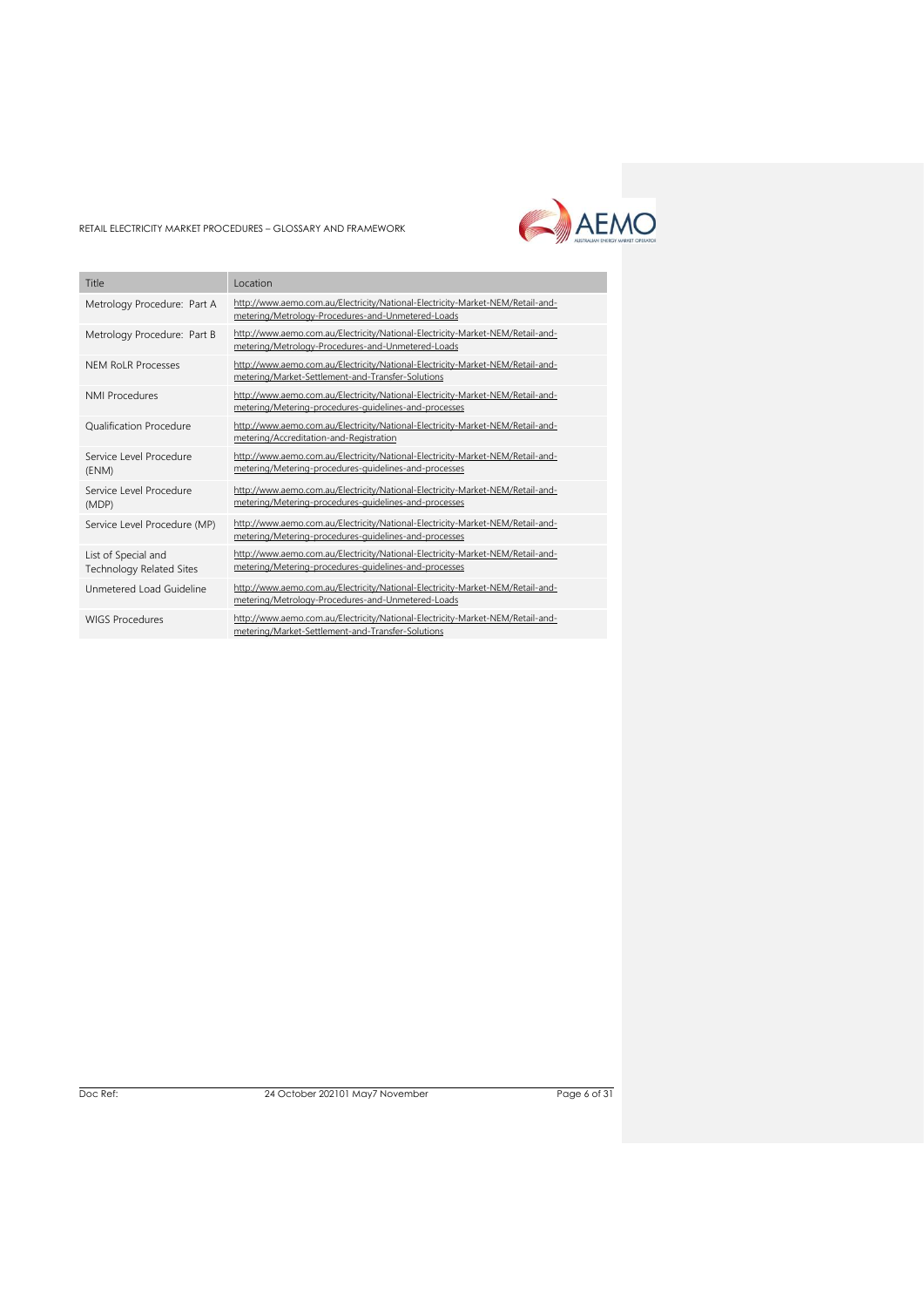

# <span id="page-6-0"></span>**2. FRAMEWORK**

# <span id="page-6-1"></span>**2.1 The Role of the Retail Market in the NEM**

The physical production of electricity is carried out using various technologies and transported through high voltage *transmission lines* to *distribution networks* that operate at *low voltage* and deliver electricity to End Users at the required *voltage*.

In financial terms, *Generators* who produce electricity in the *NEM* are required to sell their output through the *spot market* operated by AEMO (the *NEM* is a wholesale market). *Retailers*, referred to as *Market Customers* in the *spot market*, purchase this electricity from the *spot market* and then sell it to End Users.

Full retail contestability prevails throughout the *NEM*, which means that any End User can purchase electricity from a *retailer* of their choice. For this to work, however, it is necessary to have processes and systems that facilitate an orderly transfer of End Users from one *retailer* to another, and to ensure that payment streams are not disrupted. This is the function of the retail market.

The retail market processes and systems are designed to operate alongside the *spot market* processes. Figure 1 contains a high-level view (but by no means comprehensive) of these processes and systems.



**Figure 1 High Level View of Retail Electricity Market Processes**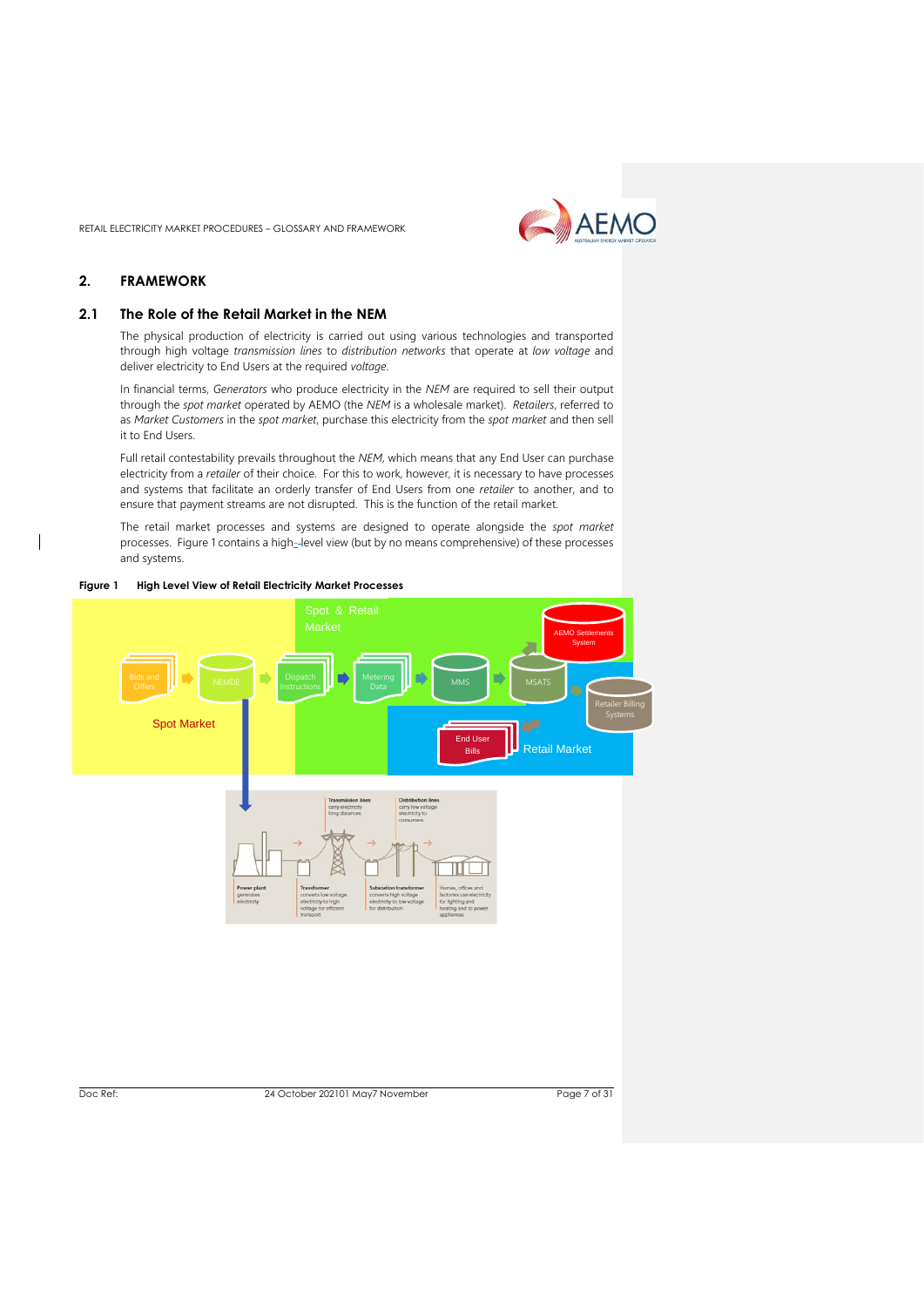

# <span id="page-7-0"></span>**2.2 Structure of Retail Electricity Market Procedures**

In this document, 'Retail Electricity Market Procedures' refers to a number of procedures that govern the operation of the retail market.

Figure 2 depicts how the Retail Electricity Market Procedures fit together. A fuller description follows.

#### **Figure 2 Retail Electricity Market Procedures**



# <span id="page-7-1"></span>**2.3 Metrology Procedure**

The *metrology procedure* is made in accordance with clauses 7.16.3, 7.16.4 and 7.16.5 of the NER and it is *published* in two parts, namely:

- Metrology Procedure: Part A National Electricity Market; and
- Metrology Procedure: Part B Metering Data Validation, Substitution and Estimation Procedure.

Clause 7.16.3 prescribes the mandatory content, whereas clause 7.16.5 details additional matters that may be addressed in the *metrology procedure*. Clause 7.16.4 details the process by which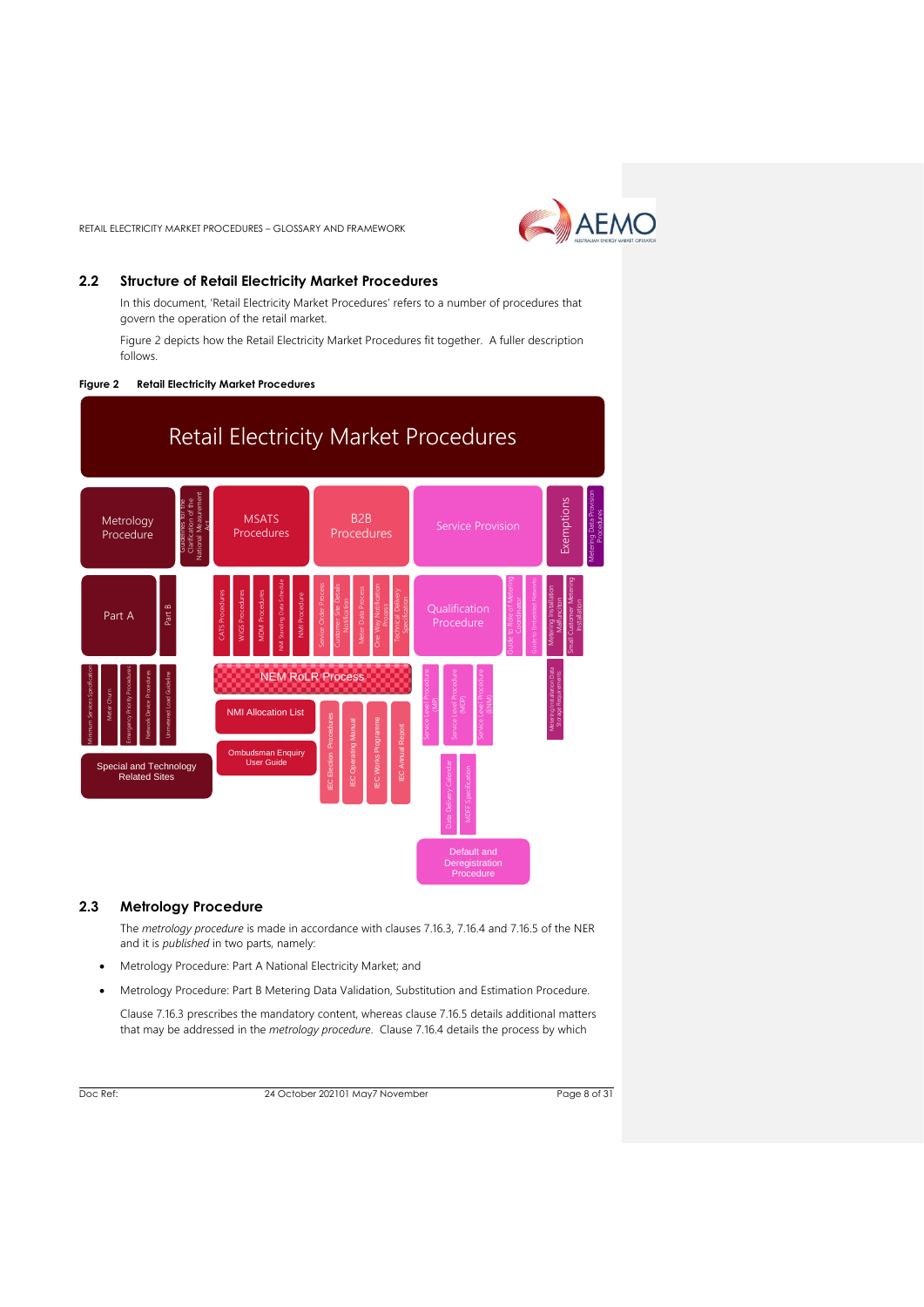

AEMO may include *jurisdictional metrology material* in the *metrology procedure*, which only applies to type 5, 6 and 7 *metering installations*.

# **2.3.1 Metrology Procedure: Part A**

For convenience, the following procedures under the NER have been included in the Metrology Procedure: Part A:

- procedures relating to the *minimum service specification* under clause 7.8.3(b) of the NER;
- *meter churn procedures* under clause 7.8.9(f) of the NER;
- procedures relating to *network devices* under clause 7.8.6(i) of the NER; and
- *emergency priority procedures* under 7.8.5(b) of the NER.

#### **2.3.2 Metrology Procedure: Part B**

The Unmetered Load Guideline, *published* separately from Metrology Procedure: Part B is not the subject of consultation under the NER. It details the process by which the Load Table is updated. This document is not subject to consultation under the NER.

#### **2.3.3 Special Sites and Technology Related Conditions within the National Electricity Market**

AEMO may determine under clause 7.8.2(a) of the NER that special arrangements are required to support the integrity of the collection and processing of *metering data* from nominated *metering installations* and is required by clause 7.8.12(c) to describe and *publish* those Special Sites, including the nomination of *metering installations* affected by those conditions.

AEMO has *published* the Special and Technology Sites Document to fulfil this requirement.

# <span id="page-8-0"></span>**2.4 Guidelines for the Clarification of the National Measurement Act**

AEMO is required by clause 7.16.8 of the NER to establish guidelines that clarify the application of the requirements of the National Measurement Act 1960 (Cth) to *metering installations.*

These guidelines have been developed in consultation with the National Measurement Institute and are *published* on AEMO's website.

# <span id="page-8-1"></span>**2.5 B2B Procedures**

*B2B Procedures* are developed and *published* in accordance with clause 7.17.2(i) of the NER. As permitted by clause 7.17.4(g) of the NER, they are as follows:

- B2B Procedure: Customer and Site Details Notification Process
- B2B Procedure: Meter Data Process
- B2B Procedure: Service Order Process
- B2B Procedure: Technical Delivery Specification
- B2B Procedure: RoLR Process
- B2B Procedure: One Way Notification Process.

The *Information Exchange Committee* is also required to develop the following documents relating to its operations that AEMO is required to *publish* under clause 7.17.2 of the NER, as follows:

**IEC Election Procedures**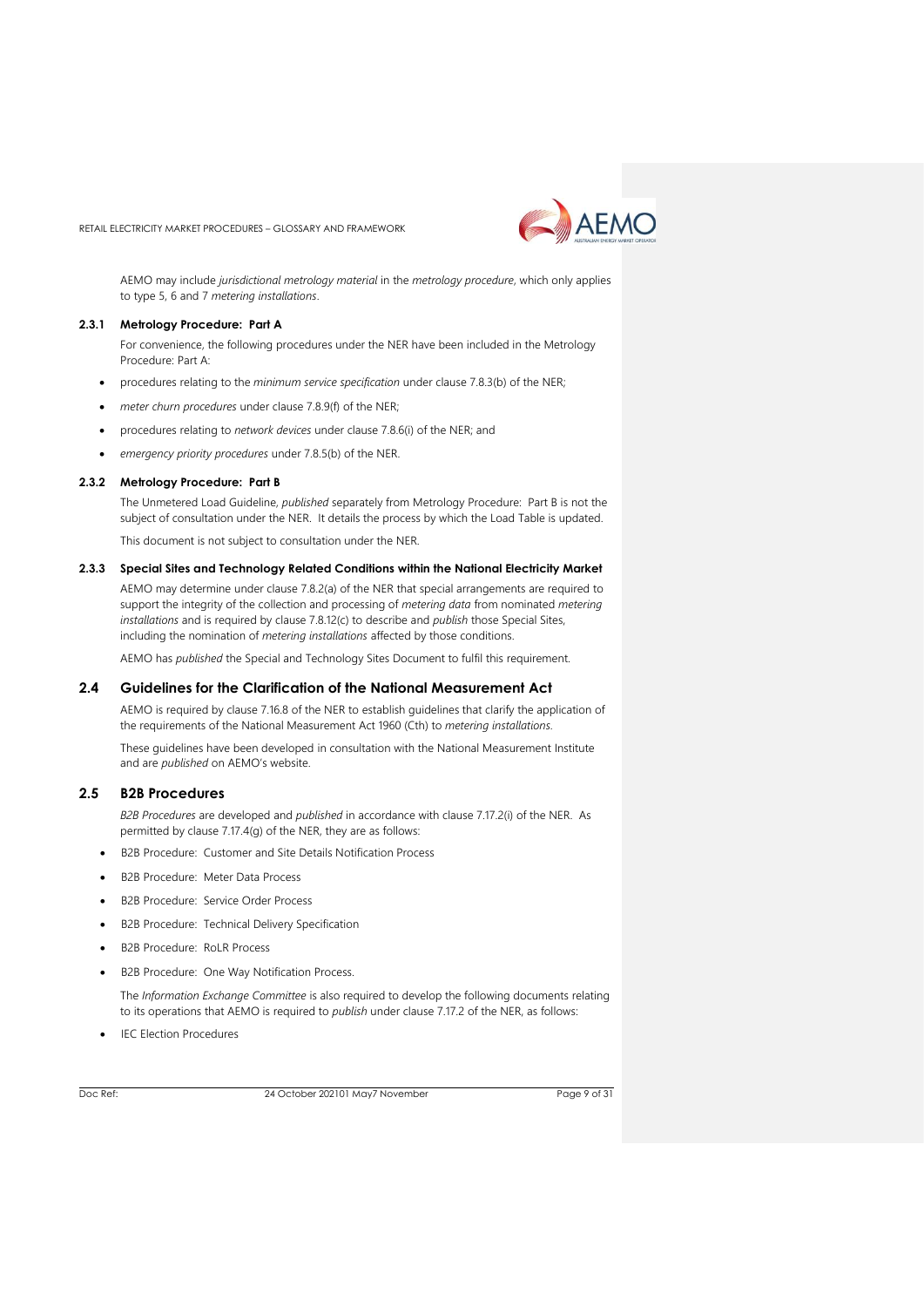

- IEC Operating Manual
- **IEC Works Program**
- IEC Annual Report

# <span id="page-9-0"></span>**2.6 MSATS Procedures**

MSATS is a system operated by AEMO to fulfil its obligations under the NER. CATS is a part of MSATS.

The MSATS Procedures:

- facilitate and support an efficient process for the:
	- o provision and maintenance of CATS Standing Data;
	- o discovery of approved *NMI Standing Data*;
	- o transfer of End Users between *retailers;*
	- o registration of *metering installations*;
	- o *settlements* and the administration of *NMIs;* and
- define the roles and obligations of Participants and AEMO.

The MSATS Procedures are made under clause 7.16.2 of the NER and are *published* as separate documents along functional lines.

#### **2.6.1 CATS Procedures**

The CATS Procedures apply to End User transactions.

#### **2.6.2 WIGS Procedures**

The WIGS Procedures apply to wholesale, *interconnector,* bulk supply, cross boundary and *generation connection points* and sample data used in *settlements*.

# **2.6.3 MDM Procedures**

The MDM Procedures detail the management of *metering data* within MSATS in order to facilitate:

- the implementation of the *metrology procedure* into AEMO's operational procedures;
- efficient processes for:
	- o Transfer of data for *market* purposes;
	- o Calculation and management of profiles;
	- o Conversion of Meter Readings to TI data for *settlements*; and
	- o Reconciliation of Participant data.

#### **2.6.4 NMI Standing Data Schedule**

This document is *published* under clauses 3.13.12 and 3.13.12A of the NER. It details the data items that make up the *NMI Standing Data*.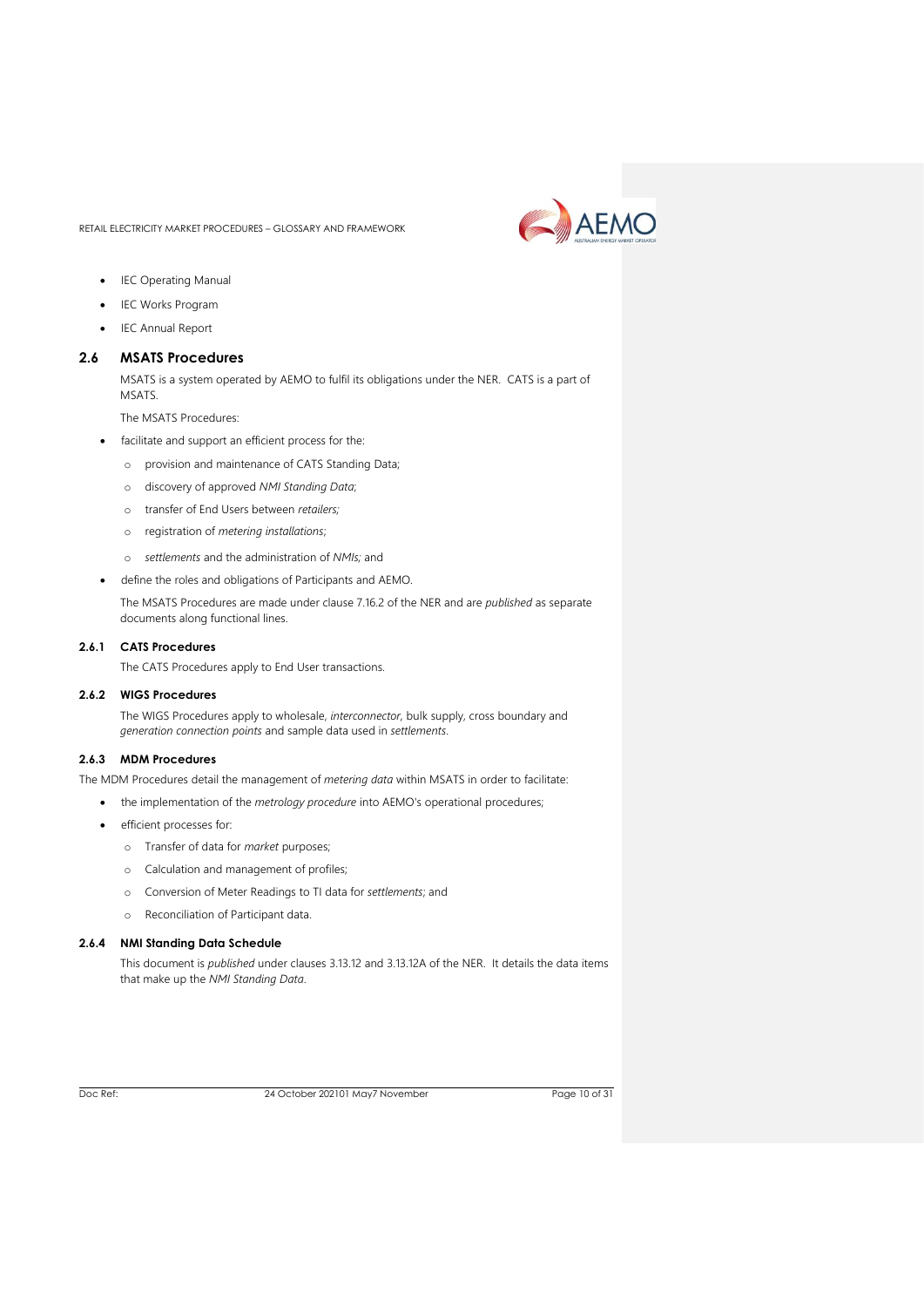

#### **2.6.5 NMI Procedure**

This document addresses the matters contemplated in clauses 7.8.2(d)(2), and 7.8.2(ea)(3) of the NER. It sets out the structure of *NMIs*, the process under which they are allocated, and is *published* as an MSATS Procedure under clause 7.16.2 of the NER.

#### **2.6.6 RoLR Procedures**

Although the *RoLR Procedures* are prescribed under the National Energy Retail Law (NERL), they are, in fact, made up of obligations that form part of the MSATS Procedures and the *B2B Procedures* and so are made under clause 7.16.2 and clause 7.17.2(i) of the NER. AEMO has consolidated all requirements arising out of a RoLR Event into a document entitled: NEM RoLR Processes and for the purposes of clarity, delineates which parts are made under which part of the NER.

#### **2.6.7 Ombudsman Enquiry User Interface Guide**

AEMO, acting jointly with each *energy ombudsman*, is required by clause 7.11.1(k) of the NER to develop procedures for the efficient management of timely access to data by an *energy ombudsman*.

# <span id="page-10-0"></span>**2.7 Service Provision**

#### **2.7.1 Qualification Procedure**

The NER require AEMO to have a qualification process for the accreditation and registration of MPs, MDPs and ENMs. As the process is identical for each role, it is consolidated into one document.

#### **2.7.2 Metering Service Level Procedures**

There are two *service level procedures*: one for MDPs and one for MPs, both made under clause 7.16.6 of the NER.

(a) Service Level Procedure - Metering Data Provider

The Service Level Procedure (MDP) details the obligations, technical requirements, measurement processes and performance requirements to be met by MDPs in the provision of *metering data services* for all *metering installation* types and the maintenance of a *metering data services database.*

AEMO has *published* two additional documents to facilitate the timely and accurate provision of *metering data*. These are:

- Data Delivery Calendar a document that lists the dates on which specified actions need to occur for the provision of *metering data* and *settlements ready data* to AEMO.
- MDFF Specification a document specifying the MDFF for *interval metering data* (NEM12 File) and *accumulated metering data* (NEM13 File).
- (b) Service Level Procedure Metering Provider

The Service Level Procedure (MP) details the obligations, technical requirements, measurement processes and performance requirements to be met by MPs in the provision, installation and maintenance of *metering installations*.

#### **2.7.3 Service Level Procedure - Embedded Network Managers**

The Service Level Procedure (ENM) is *published* under clause 7.16.6A of the NER and it details the obligations, technical requirements and performance requirements to be met by ENMs in the provision of *embedded network management services*.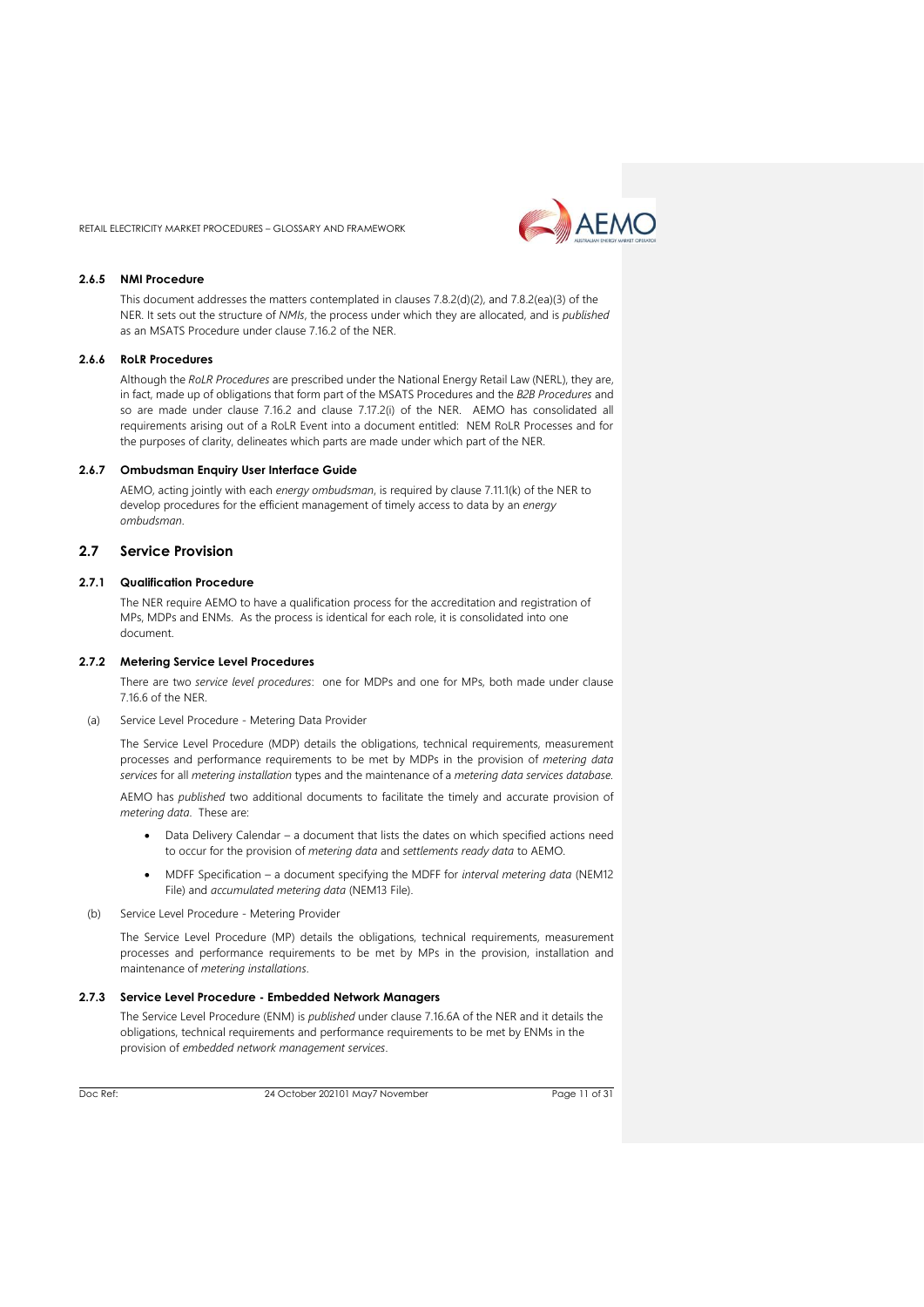

#### **2.7.4 Guide to Embedded Networks**

AEMO is required to *publish* a guide to *embedded networks* under clause 7.16.6B of the NER and provides information on:

- the nature of exemptions granted by the *AER* in respect of *embedded networks*;
- which *retailers* and other persons can sell electricity to End Users supplied with electricity through *embedded networks*; and
- the roles, responsibilities and obligations of ENMs under the NER and procedures under the NER.

#### **2.7.5 Guide to the Role of Metering Coordinator**

AEMO is required to *publish* relevant explanatory material setting out the role of the MC under clause 7.3.1(c) of the NER.

#### **2.7.6 Default & Deregistration Procedure**

AEMO is required to have a default and deregistration procedure for:

- MPs, MDPs and ENMs under clause 7.4.4 of the NER; and
- MCs under clause 7.7.3 of the NER.

The processes involved are almost identical, so they are documented in the one procedure. Key differences in the treatment of different types of default are highlighted.

Where an MP, MDP, ENM or MC's performance fails to meet the NER, relevant procedures under the NER, or *service level procedures* (in the case of MPs, MDPs or ENMs), this document details how AEMO will address the breach and the consequences to the MP, MDP, ENM or MC of failing to rectify the breach.

#### **2.7.7 Exemptions**

(a) Exemption Procedure – Metering Installation Malfunctions

AEMO is required to *publish* this procedure under clause 7.8.10 of the NER. The procedure documents the process an MC must follow when seeking exemption from the requirement to repair a *metering installation malfunction* within the timeframe imposed by the NER.

(b) Exemption Procedure – Metering Installation Data Storage Requirements

AEMO is required to *publish* this procedure under clause 7.8.2(a1) of the NER. This Procedure sets out the process by which a Current MP may apply for an exemption from complying with the requirements of NER clause 7.8.2(a)(9) for the storage of *interval energy data* for the following *metering installations* installed before 1 July 2021.

(c) Exemption Guideline (Small Customer Metering Installation)

AEMO may exempt an MC from the requirement to install a type 4 *metering installation* that meets the *minimum services specification* in accordance with clause 7.8.4 of the NER.

Although there is no obligation to *publish* this procedure, AEMO has determined it would be beneficial for Participants to know the process and grounds on which AEMO may grant the exemption.

This Guideline is not subject to consultation under the NER.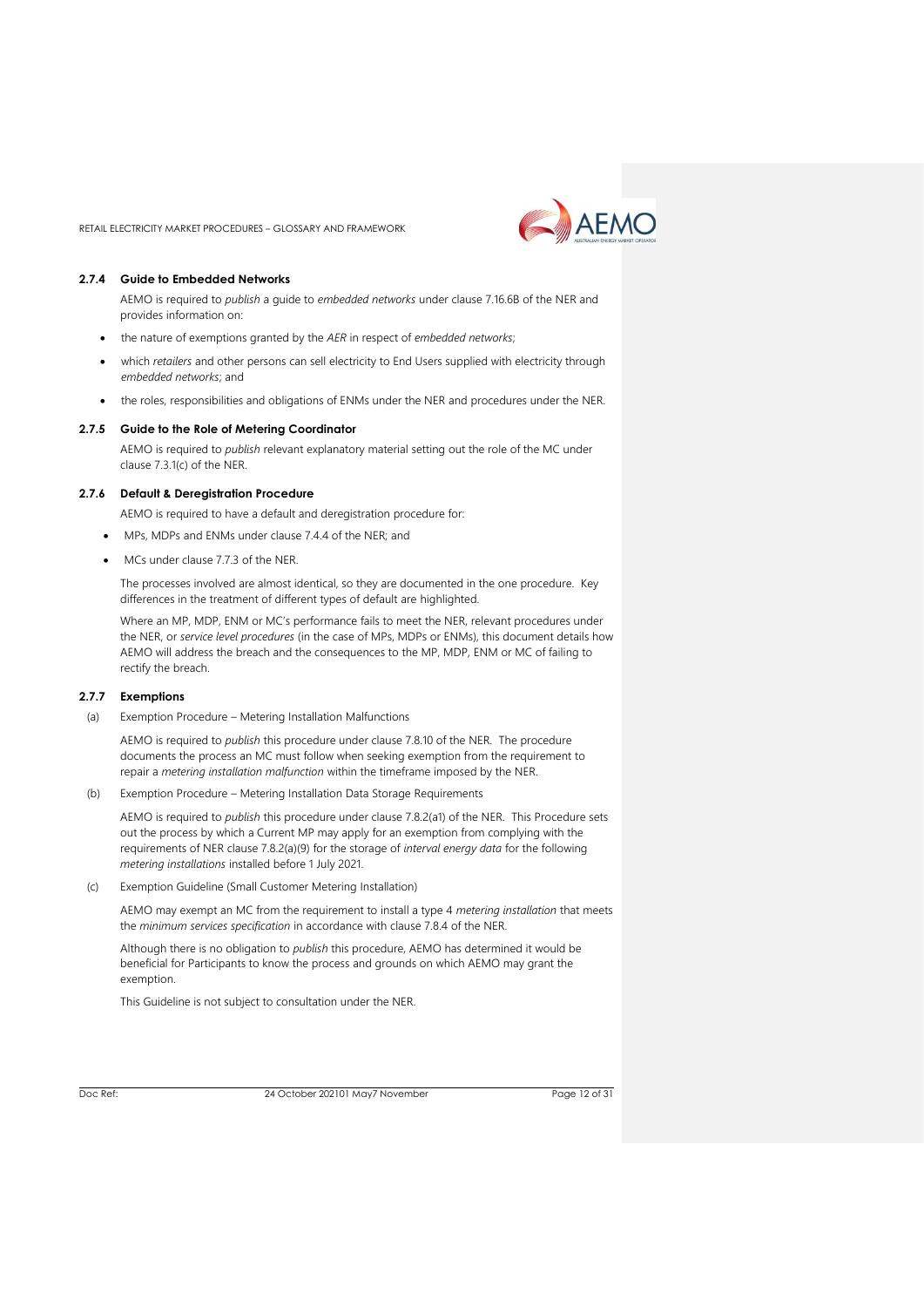

# <span id="page-12-0"></span>**2.8 Metering Data Provision Procedures**

AEMO is required to *publish* these procedures in accordance with clause 7.14(a) of the NER. These procedures establish the minimum requirements for the manner and form in which *metering data* should be provided to a *retail customer* (or its *customer authorised representative*) in response to a request from that *retail customer* or its *customer authorised representative* to the *retailer* or the DNSP.

#### <span id="page-12-1"></span>**2.9 Use of RP**

Although the Role of RP, or '*responsible person'*, has been replaced with the *Metering Coordinator*, the code used in MSATS will remain as 'RP'.

The term 'MC' is used in the Retail Electricity Market Procedures to identify the *Metering Coordinator*; where reference is made to the code used in MSATS, 'RP' will be used, instead.

# <span id="page-12-2"></span>**2.10 Use of LNSP to refer to ENM**

The acronym 'LNSP' is used as defined in section 4 and as a code in MSATS to refer to the defined term.

In most cases where the MSATS code 'LNSP' is used it means the LNSP as defined in section 4, however, where it is used in the context of an *embedded network*, the same code will be used to refer to relevant ENM.

The term 'ENM' is used in the Retail Electricity Market Procedures to identify the *Embedded Network Manager*. There is no 'ENM' code in MSATS.

#### <span id="page-12-3"></span>**2.11 Temporal References to Roles**

Roles are used in MSATS transactions in a temporal sense.

The NMI Master Record will always detail the 'Current' Roles associated with a *NMI*.

Many transactions involve a change in Role; the Participant that will be taking over a Role following Completion of a Change Request is referred to as 'New'.

# <span id="page-12-4"></span>**3. B2B PROCEDURES**

# <span id="page-12-5"></span>**3.1 Basic Exchange Model**

The exchange of B2B Messages is based on following model:

- Initiator initiates *B2B Communication* by sending a Business Document to a Recipient.
- Recipient sends a *BusinessReceipt* to the Initiator.
- Recipient then returns a *BusinessAcceptance/Rejection* to the Initiator to communicate the acceptance or rejection of the Business Document.
- Recipient sends a response to the Initiator.
- Initiator sends a *BusinessReceipt* to the Recipient.
- Initiator then returns a *BusinessAcceptance/Rejection* to the Recipient to communicate the acceptance or rejection of the Business Document.

### <span id="page-12-6"></span>**3.2 Diagrams**

(a) Process diagrams adhere to Unified Modelling Language (UML) conventions.

Doc Ref: 24 October 202101 May7 November

Page 13 of 31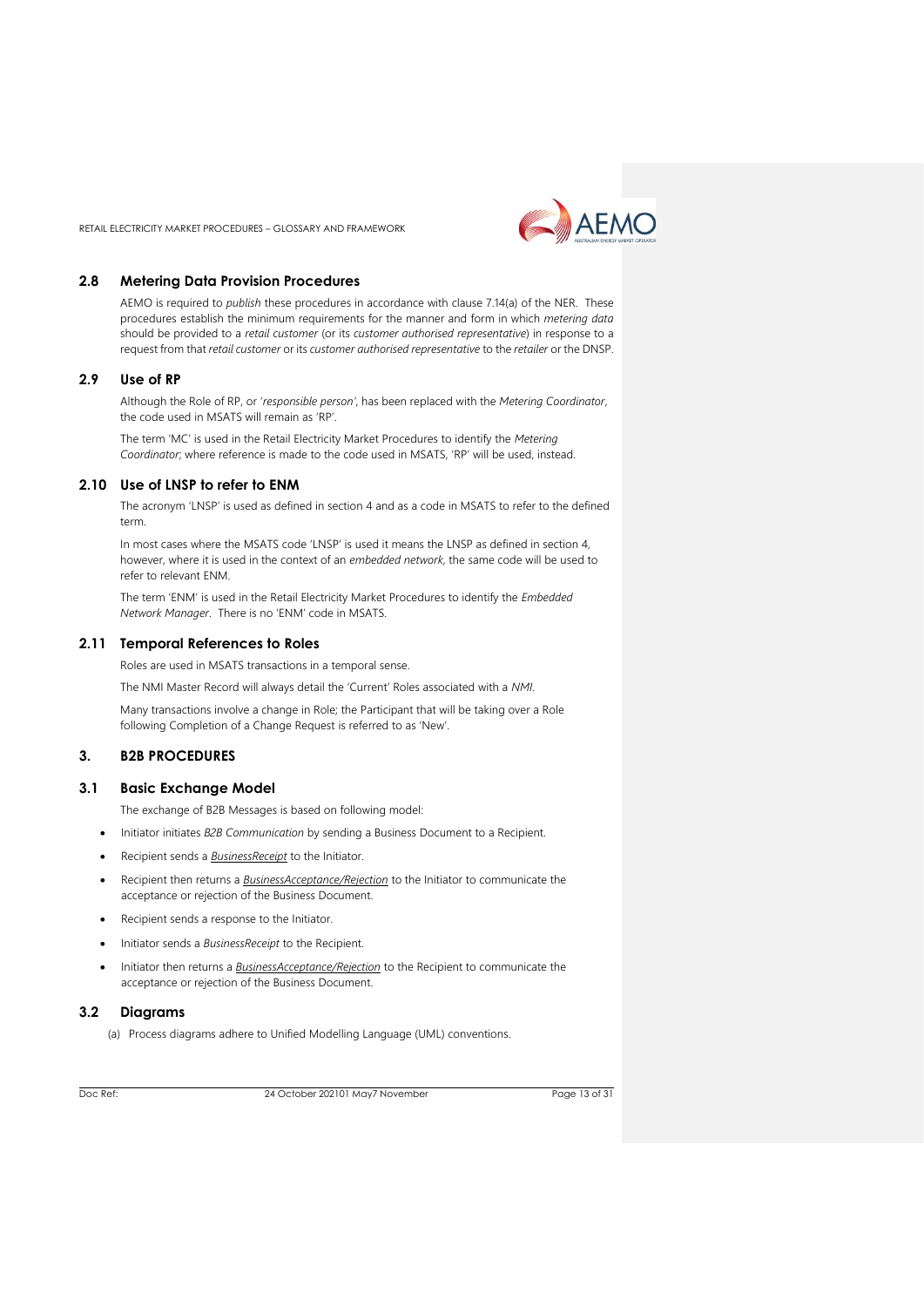

(b) Diagrams have been provided by way of explanation only and do not indicate binding obligations on Participants.

#### <span id="page-13-0"></span>**4. SUPPORTING DOCUMENTS**

In addition to the Retail Electricity Market Procedures, AEMO has *published* a number of documents that explain, or provide additional information to enable Participants to fulfil their obligations under the NER and procedures under the NER. How these fit in with the Retail Electricity Market Procedures is depicted in Figure 3, using the same colour coding for ease of reference:

#### **Figure 3 Supporting Documents**



# <span id="page-13-1"></span>**4.1 Metrology**

# **4.1.1 First Tier Jurisdictional Requirements**

AEMO is required to publish the First Tier Jurisdictional Requirements under clause 11.20.6 of the NER in consultation with the Jurisdictions. It contains the applicable jurisdictional requirements referred to in clauses 11.20.2, 11.20.3 and 11.20.4 of the NER.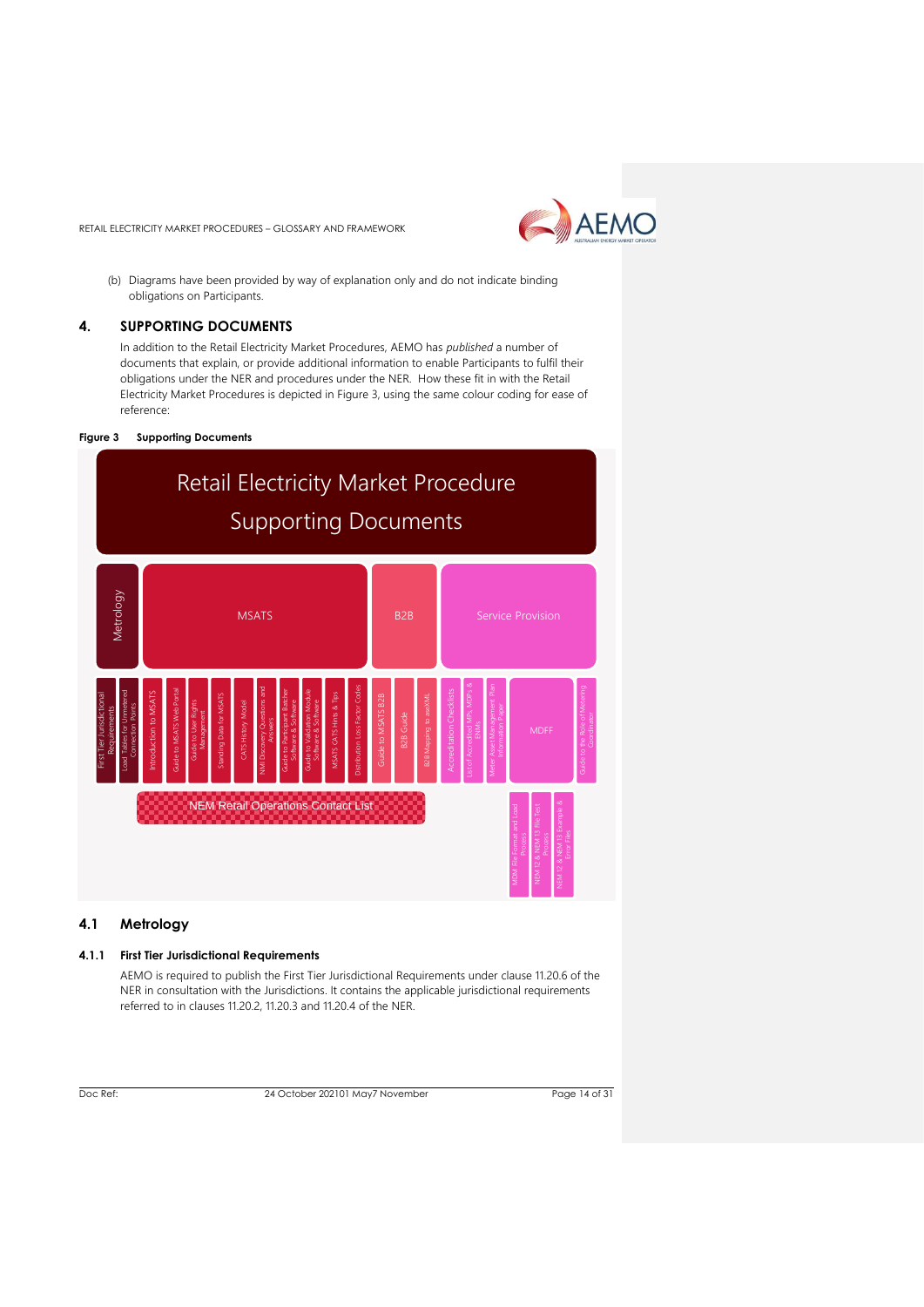

### **4.1.2 Load Tables for Unmetered Connection Points**

As contemplated by section 12.1 of the Metrology Procedure: Part B, AEMO *publishes* tables of Unmetered Device *market loads*.

#### <span id="page-14-0"></span>**4.2 MSATS**

#### **4.2.1 Introduction to MSATS**

This document provides an introduction to using the MSATS web portal.

#### **4.2.2 Guide to MSATS Web Portal**

This document is a user interface guide for Participant Users of the MSATS web portal.

#### **4.2.3 Guide to User Rights Management**

This document is a user interface guide assisting PAs with the user rights management functions available in AEMO's web portals.

#### **4.2.4 Standing Data for MSATS**

This document provides a detailed description of the data items populated in the MSATS *NMI Standing Data* tables and contains information on the type of data, a brief description of each data item and whether the input of that data is mandatory.

#### **4.2.5 CATS History Model**

This is a detailed description of how the MSATS data model is used to manage information that changes over time. It is essential reading for business analysts and IT support staff who are involved in managing data interfaces with MSATS.

#### **4.2.6 NMI Discovery Questions and Answers**

This document contains hints and tips that will assist Participant Users applying the NMI Discovery function to find the details about a *NMI*. It also contains answers to questions that Participants have asked about the NMI Discovery function.

# **4.2.7 Guide to Participant Batcher Software & Software**

The 'Participant Batcher' software provides a simple batch interface to MSATS and the *B2B e-hub* by permitting Participant Users to deal with the raw .zip files only and its intended audience is Participants' technical and software development staff responsible for systems implementation.

#### **4.2.8 MSATS CATS Hints and Tips**

This document provides hints and tips on how to ensure that requests are successfully loaded into MSATS, information on MSATS validations and tips on using MSATS reports. It should be used an addendum to CATS Procedures.

#### **4.2.9 Distribution Loss Factor Codes**

This document provides an explanation of the DLF Codes and the requirements on LNSPs to maintain the DLF values against the DLF Codes in MSATS.

#### <span id="page-14-1"></span>**4.3 B2B**

# **4.3.1 Guide to MSATS B2B**

This document provides information about the *B2B e-hub* functions available in MSATS.

Doc Ref: 24 October 202101 May7 November

Page 15 of 31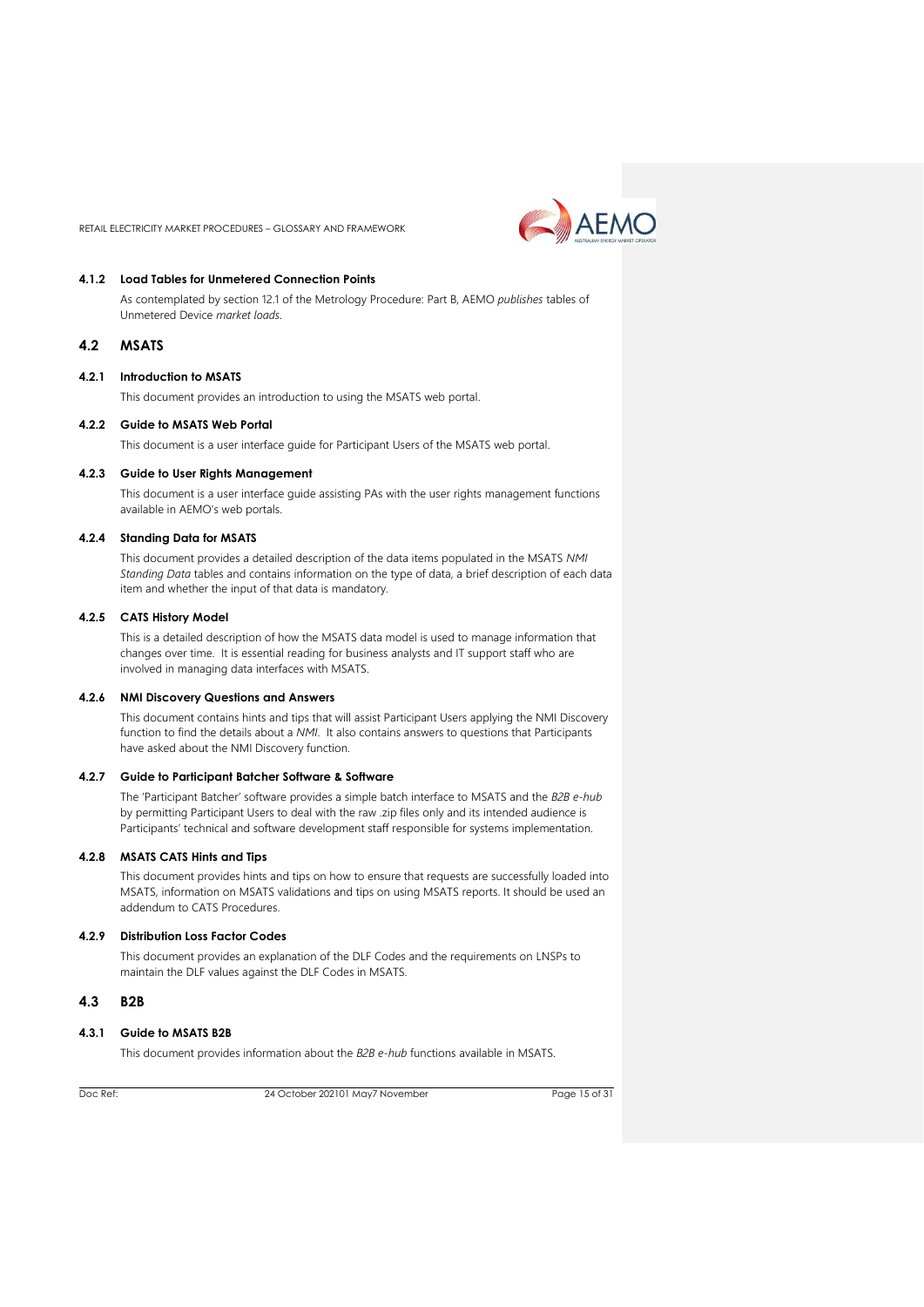AEMO

RETAIL ELECTRICITY MARKET PROCEDURES – GLOSSARY AND FRAMEWORK

#### **4.3.2 B2B Guide**

This document describes how *B2B communications* are typically used in standard processes in the *NEM*. It aims to provide interested parties with an understanding of how *B2B communications* defined in the B2B Procedures are used in the context of the broader industry scenarios, and to assist participants when forming their respective bilateral/commercial agreements.

#### **4.3.3 B2B Mapping to aseXML**

This document maps the Business Documents, Business Signals and business items to aseXML, sometimes including .csv payloads.

# <span id="page-15-0"></span>**4.4 Service Provision**

#### **4.4.1 Accreditation Checklists**

This document contains the Accreditation Checklists for applicant MPs, MDPs and ENMs, as contemplated by the Qualification Procedure.

Each Accreditation Checklist contains questions the applicants are required to complete as part of the qualification process set out in the Qualification Procedure. They are intended to provide verification of what is required of an applicant through demonstration of systems, processes and procedures that allow AEMO to assess the applicant's application.

#### **4.4.2 List of Accredited MPs, MDPs & ENMs**

AEMO *publishes* an up-to-date list of each accredited MP, MDP and ENM.

#### **4.4.3 Meter Asset Management Plan Information Paper**

This document provides assistance to service providers in the establishment of a Metering Asset Management Plan.

#### **4.4.4 MDFF**

(a) MDM File Format and Load Process

- This document details the MDFF format and load process.
- (b) NEM12 & NEM13 File Test Process

This document details various implementation test scenarios required for acceptance of the NEM12 and NEM13 file format specification by MDPs.

(c) NEM12 & NEM13 Example & Error Files

These documents detail various MDP test file-build scenarios, and those examples that have been accepted following the inter-MDP test process and data scenarios that have deliberate file syntax and information errors to assist Participants in the verification and build of MDFF loaders.

# <span id="page-15-1"></span>**5. GLOSSARY**

The Retail Electricity Market Procedures often use common terminology. For ease of reference, all terms in the Retail Electricity Market Procedures are defined in the table below.

For ease of reference:

- Terms and definitions written in blue are used in *B2B Procedures* only.
- Terms and definitions written in green are used in *B2B Procedures* and in one or more other types of Retail Electricity Market Procedures.

Doc Ref: 24 October 202101 May7 November

Page 16 of 31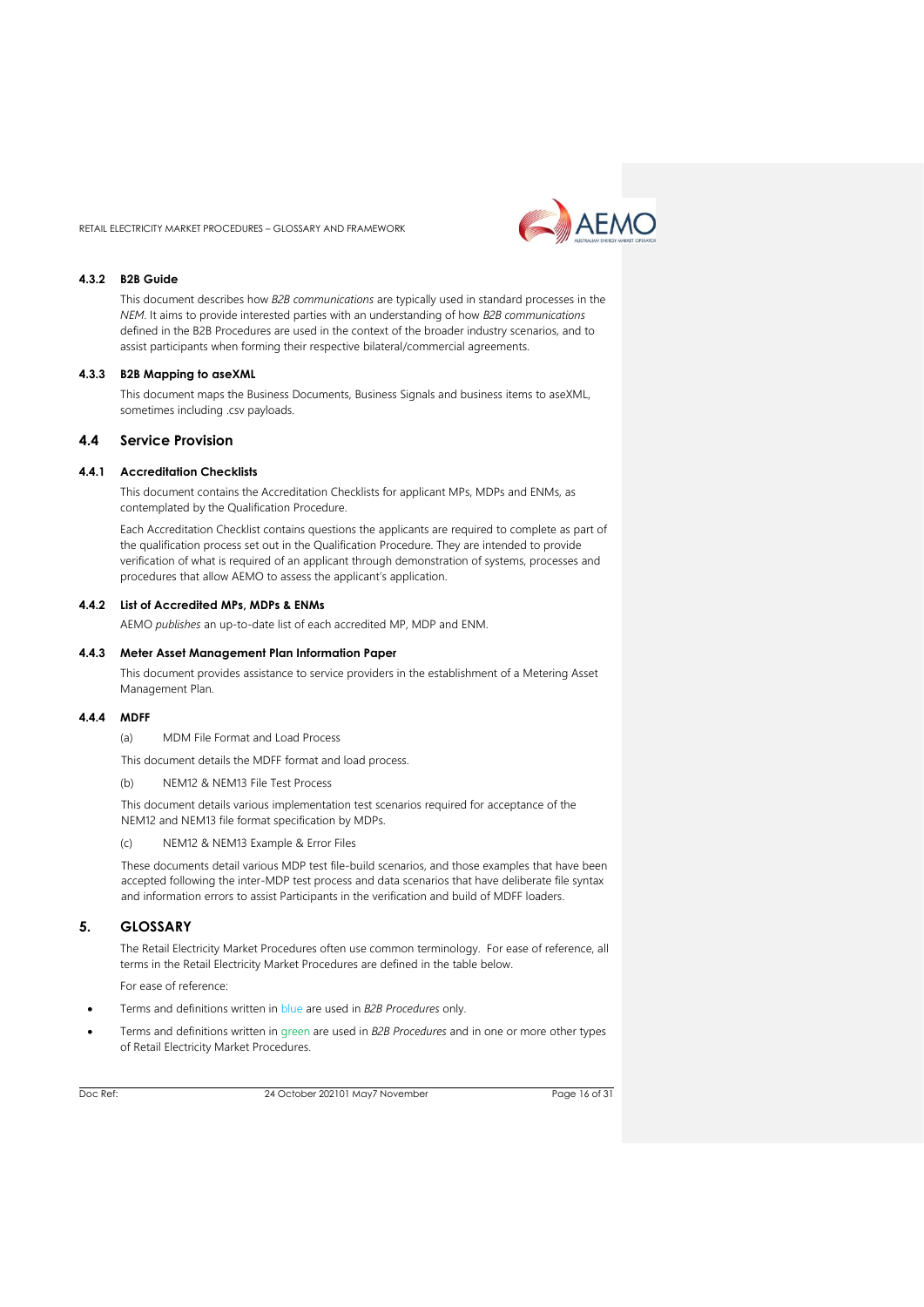

• Terms and definitions written in black are used in Retail Electricity Market Procedures other than *B2B Procedures.*

| Term                            | Definition                                                                                                                                                                                                                                                                                                                                                                                                                                                  |
|---------------------------------|-------------------------------------------------------------------------------------------------------------------------------------------------------------------------------------------------------------------------------------------------------------------------------------------------------------------------------------------------------------------------------------------------------------------------------------------------------------|
| Accelerate                      | A process initiated by AEMO to complete In-Progress Change Requests following a<br>RoLR Event, allowing for:<br>Completion of Change Requests that would otherwise require the MDP to submit<br>the Actual Change Date, where that date has not yet been submitted.<br>Specification of an Actual Change Date (RoLR Effective Transfer Date) to<br>$\bullet$<br>supersede any existing Proposed Change Date or Actual Change Date on the<br>Change Request. |
| Accept                          | The situation where a Recipient of a B2B Message has agreed to process it further.                                                                                                                                                                                                                                                                                                                                                                          |
| <b>Access Requirements</b>      | Site access requirements specified in a Service Order                                                                                                                                                                                                                                                                                                                                                                                                       |
| <b>Accreditation Checklists</b> | The questions an applicant for Accreditation as MDP, MP or ENM must complete to be<br>accredited.                                                                                                                                                                                                                                                                                                                                                           |
| <b>Accumulation Meter</b>       | A meter that only measures total electricity use (kWh, MWh) between Meter Readings,<br>and does not record the dates and times when the electricity flows occur. Also known<br>as a 'basic meter'.                                                                                                                                                                                                                                                          |
| <b>ACMA</b>                     | Australian Communications and Media Authority.                                                                                                                                                                                                                                                                                                                                                                                                              |
| Actual Change Date              | The effective date of changes specified in a Change Request.<br>(It is the same date as the 'FromDate' in a C4 Report and the 'Start Date' seen on<br>MSATS browser screens that display 'NMI master data').                                                                                                                                                                                                                                                |
| Actual End Date                 | A date specifying the end of a period when updating existing data in CATS and is only<br>ever specified in a Change Request for a Retrospective Change correcting a past error.                                                                                                                                                                                                                                                                             |
| Actual Meter Read Date          | The date an Actual Meter Reading is obtained.                                                                                                                                                                                                                                                                                                                                                                                                               |
| Actual Meter Reading            | The accumulated metering data or interval metering data collected from a meter when<br>it is either Manually Read or Remotely Read (as applicable).                                                                                                                                                                                                                                                                                                         |
| Actual Metering Data            | Accumulated metering data or interval metering data that has passed Validation<br>without Substitution.                                                                                                                                                                                                                                                                                                                                                     |
| ADL                             | Average Daily Load: The energy delivered or generation delivered via a datastream<br>over an extended period normalised to a "per day" basis (kWh).                                                                                                                                                                                                                                                                                                         |
| <b>AEMO Communication</b>       | An email from AEMO to a distribution list of Registered Participant contacts<br>broadcasting NEM-related information.                                                                                                                                                                                                                                                                                                                                       |
| Agreed Load                     | The load, expressed in Watts, that is to be used in the calculation of <i>metering data</i> for<br>non-contestable unmetered loads. This is the load value that has been agreed between<br>LNSP, appropriate FRMP and End User.                                                                                                                                                                                                                             |
| Appointment                     | An agreement between an End User (or their agent), a retailer and a Participant for the<br>Participant to perform requested work at a specified time.                                                                                                                                                                                                                                                                                                       |
| aseXML                          | A standard to facilitate the exchange of information between Participants in XML.                                                                                                                                                                                                                                                                                                                                                                           |
| aseXML Guidelines               | Guidelines for the development of a Standard for Energy Transactions in XML<br>(aseXML).                                                                                                                                                                                                                                                                                                                                                                    |
| aseXML Schema                   | Specification used to describe the structure of an aseXML message.                                                                                                                                                                                                                                                                                                                                                                                          |
| Asset Management<br>Strategy    | A strategy for the testing of <i>metering installations</i> submitted by an MC and approved<br>by AEMO under clause S7.6 of the NER.                                                                                                                                                                                                                                                                                                                        |
| ASP                             | Accredited Service Provider to provide connection services in NSW                                                                                                                                                                                                                                                                                                                                                                                           |
| B <sub>2</sub> B                | Business-to-Business: A generic term used to refer to certain business-to-business<br>interactions between Participants through the B2B e-hub.                                                                                                                                                                                                                                                                                                              |

Doc Ref: 24 October 202101 May7 November

Page 17 of 31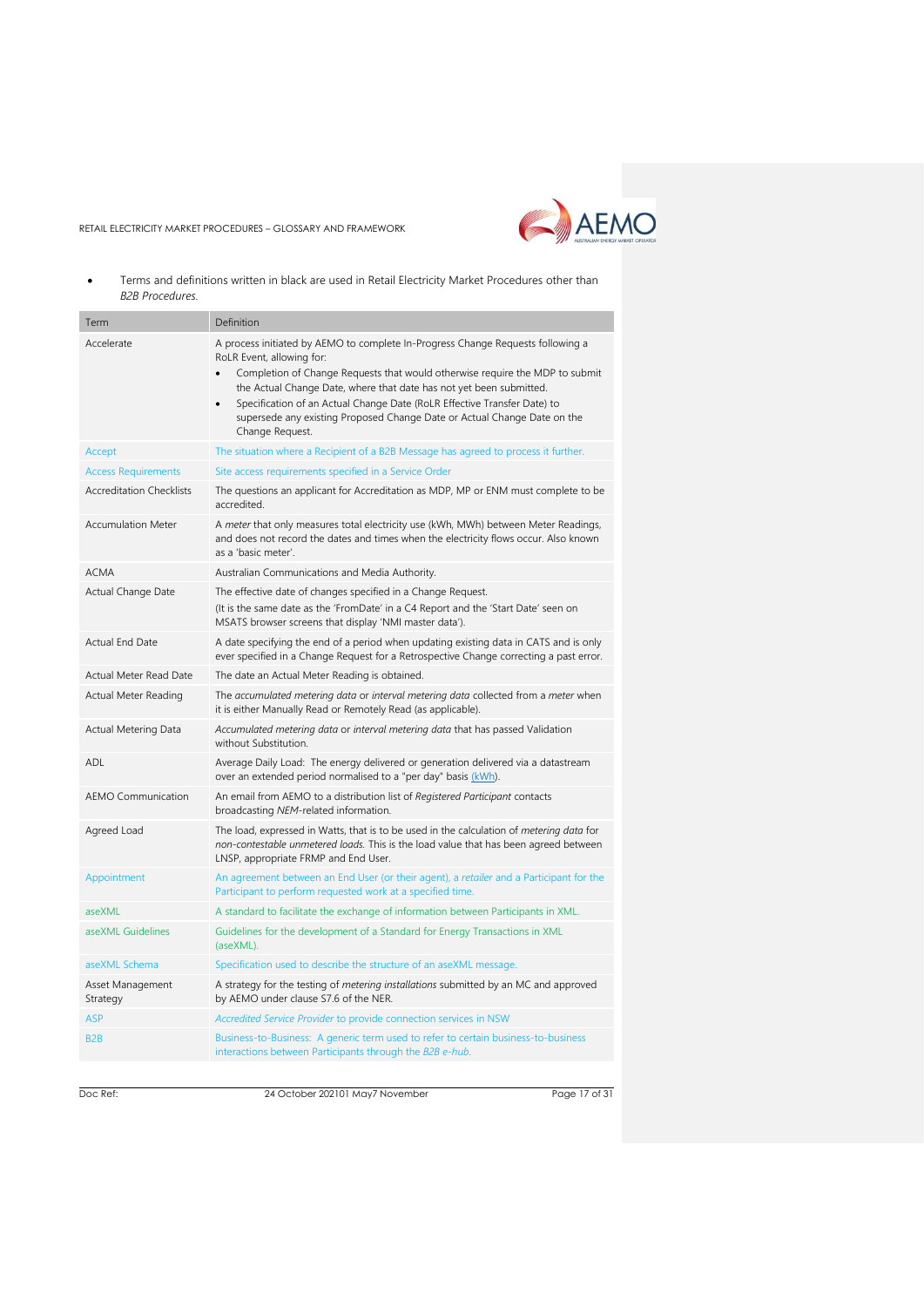

| Term                         | Definition                                                                                                                                                                                                                                                                                                                                                                                                                                                                                                                        |
|------------------------------|-----------------------------------------------------------------------------------------------------------------------------------------------------------------------------------------------------------------------------------------------------------------------------------------------------------------------------------------------------------------------------------------------------------------------------------------------------------------------------------------------------------------------------------|
|                              |                                                                                                                                                                                                                                                                                                                                                                                                                                                                                                                                   |
| <b>B2B Acknowledgement</b>   | A generic term used to refer to an aseXML Message or B2B Transaction<br>acknowledgement, within the context of a B2B Interaction. Often referred to as being<br>positive (indicating correctness of the associated file) or negative (indicating an error<br>with the associated file).                                                                                                                                                                                                                                           |
| <b>B2B</b> Interaction       | A complete set of B2B Messages between two Participants involving Business<br>Document, Business Receipt, and <b>Business Acceptance/Rejection</b> .                                                                                                                                                                                                                                                                                                                                                                              |
| <b>B2B Mapping to aseXML</b> | A document detailing the specific aseXML interfaces to be used in the implementation<br>of B2B Transactions.                                                                                                                                                                                                                                                                                                                                                                                                                      |
| <b>B2B Message</b>           | A B2B Transaction or B2B Acknowledgement sent between an Initiator and a Recipient.                                                                                                                                                                                                                                                                                                                                                                                                                                               |
| <b>B2B Notification</b>      | A B2B Transaction that does not have a corresponding reply.                                                                                                                                                                                                                                                                                                                                                                                                                                                                       |
| <b>B2B Transaction</b>       | An aseXML realisation of a Business Document.                                                                                                                                                                                                                                                                                                                                                                                                                                                                                     |
| Backup RoLR                  | As defined in the AER RoLR Guidelines.                                                                                                                                                                                                                                                                                                                                                                                                                                                                                            |
| <b>BCT</b>                   | Bulk Change Tool: A component of MSATS used by AEMO to make bulk changes to<br>data without requiring the submission of Change Requests.                                                                                                                                                                                                                                                                                                                                                                                          |
| <b>BMP</b>                   | Basic Meter Profiler: The application of profile shape data to accumulated metering<br>data to create half-hourly interval metering data for a Profile Area.                                                                                                                                                                                                                                                                                                                                                                      |
| <b>Bulk Supply Point</b>     | Connection point where a transmission network connects to a distribution network.                                                                                                                                                                                                                                                                                                                                                                                                                                                 |
| <b>Bundling</b>              | A function in MSATS whereby AEMO 'bundles' Change Requests. This means that<br>instead of sending Change Requests as individual XML messages containing a single<br>transaction, many can be bundled into a single XML message (one message, with<br>multiple transactions, in a single file).                                                                                                                                                                                                                                    |
| <b>Business</b>              | As defined in the NERL.                                                                                                                                                                                                                                                                                                                                                                                                                                                                                                           |
| <b>BusinessAcceptance</b>    | A Business Signal indicating acceptance.                                                                                                                                                                                                                                                                                                                                                                                                                                                                                          |
| <b>Business Day</b>          | Any weekday other than public holidays applicable to the Site to which a B2B<br>Transaction applies.                                                                                                                                                                                                                                                                                                                                                                                                                              |
| <b>Business Event</b>        | The reason for the acceptance or rejection of a B2B Transaction.                                                                                                                                                                                                                                                                                                                                                                                                                                                                  |
| <b>Business Document</b>     | The transaction that contains the business content for:<br>MeterDataNotification<br>۰<br><b>ProvideMeterDataRequest</b><br>ò<br><b>VerifyMeterDataRequest</b><br>ä<br><b>ServiceOrderRequest</b><br>ä<br><b>ServiceOrderResponse</b><br>٠<br>CustomerDetailsNotification<br>٠<br>CustomerDetailsRequest<br>٠<br>SiteAccessNotification<br>٠<br>OneWayNotification<br>٠<br>PlannedInteruptionNotification<br>$\bullet$<br>MeterFaultandIssueNotification<br>۰<br>NoticeOfMeteringWorksTransaction<br>۰<br>NotifiedPartyTransaction |
| <b>Business Group</b>        | A group of Participant companies (each with their own Participant IDs) that are part of<br>a single commercial enterprise.                                                                                                                                                                                                                                                                                                                                                                                                        |
| <b>Business Hour</b>         | A period of one hour within a business day.                                                                                                                                                                                                                                                                                                                                                                                                                                                                                       |
| <b>Business Hours</b>        | Normal operating hours for a Participant                                                                                                                                                                                                                                                                                                                                                                                                                                                                                          |

Doc Ref: 24 October 202101 May7 November

Page 18 of 31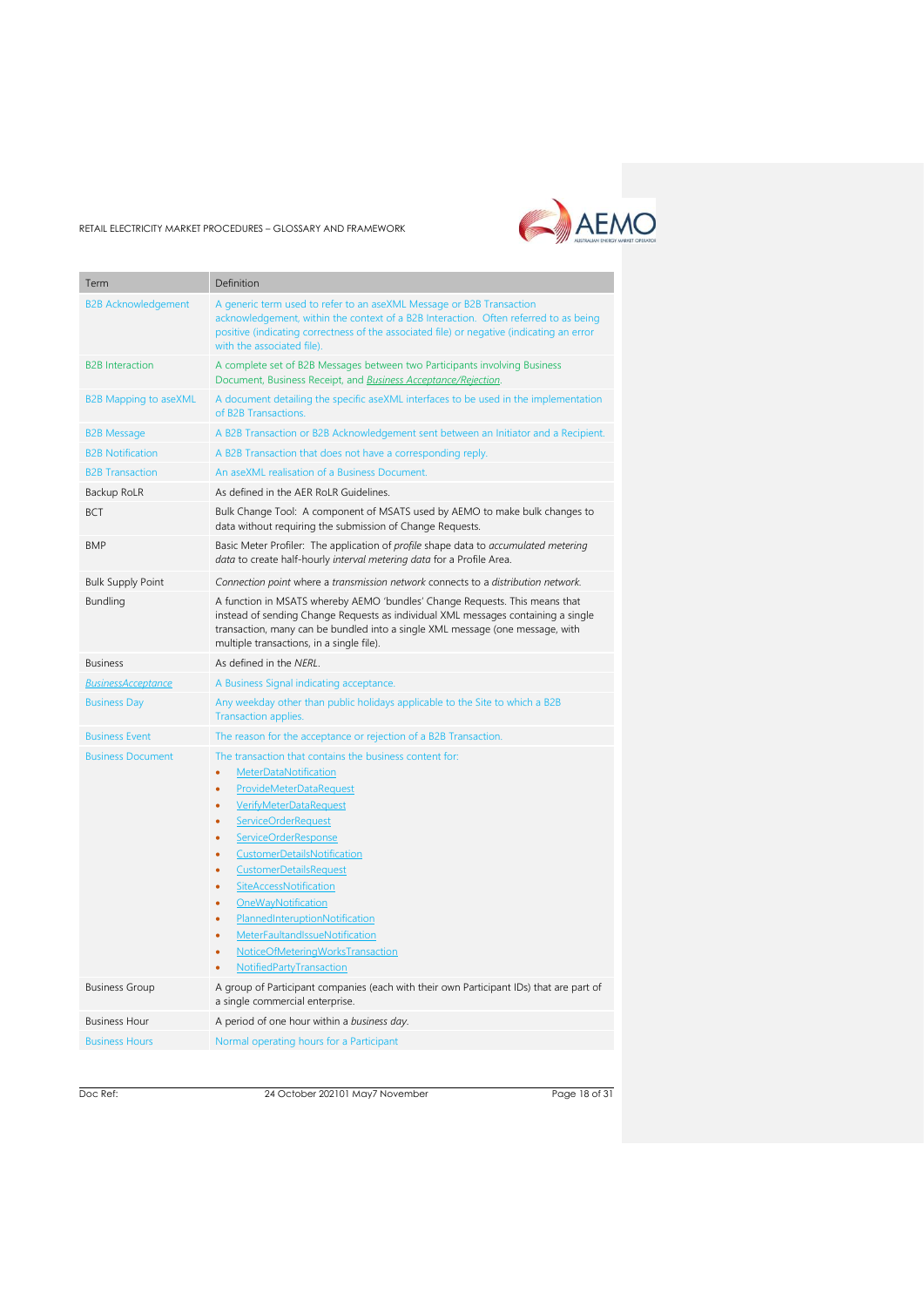

| Term                                             | Definition                                                                                                                                                                                                                                                                                                                    |
|--------------------------------------------------|-------------------------------------------------------------------------------------------------------------------------------------------------------------------------------------------------------------------------------------------------------------------------------------------------------------------------------|
| <b>BusinessReceipt</b>                           | A Business Signal indicating that a Business Document has been received and is<br>readable.                                                                                                                                                                                                                                   |
| <b>BusinessRejection</b>                         | A Business Signal indicating that a Business Document failed a relevant business rule<br>validation.                                                                                                                                                                                                                          |
| <b>Business Signal</b>                           | A response generated by a Recipient upon receipt of Business Document to indicate<br>whether a Business Document:                                                                                                                                                                                                             |
|                                                  | has been received and is readable ( <i>BusinessReceipt</i> ); or<br>is accepted or rejected by the Recipient (BusinessAcceptance/Rejection).<br>٠                                                                                                                                                                             |
| C4 Report                                        | An MSATS report that contains current CATS Standing Data for one or more NMIs.                                                                                                                                                                                                                                                |
| Cancel                                           | A Service Order Status indicating that the Service Order was cancelled.                                                                                                                                                                                                                                                       |
| Cancelled or CAN                                 | A status point of a Change Request.                                                                                                                                                                                                                                                                                           |
| Category A                                       | A category of MP accredited to install whole current meters of a manually read<br>metering installation only.                                                                                                                                                                                                                 |
| Category B                                       | A category of MP accredited to provide, install and maintain a metering installation.                                                                                                                                                                                                                                         |
| Category C                                       | A category of MDP accredited to collect metering data from manually read metering<br>installations only.                                                                                                                                                                                                                      |
| Category D                                       | A category of MDP accredited to provide metering data services related to the<br>collection, processing, storing and delivery of metering data.                                                                                                                                                                               |
| <b>CATS</b>                                      | Consumer Administration and Transfer Solution, a part of MSATS.                                                                                                                                                                                                                                                               |
| <b>CATS Procedures</b>                           | The AEMO document entitled: MSATS Procedures: CATS Procedure Principles and<br>Obligations                                                                                                                                                                                                                                    |
| <b>CATS Standing Data</b>                        | The data held in the following database tables:<br>CATS_NMI_Data_Stream<br>٠<br>CATS_NMI_Data<br>$\bullet$<br><b>CATS_Meter_Register</b><br>$\bullet$<br><b>CATS_NMI_Participants_Relationships</b><br>$\bullet$<br><b>CATS_Register_Identifier</b><br>$\bullet$<br>NMI Standing Data is a sub-set of the CATS Standing Data. |
| <b>CATS Standing Data</b><br><b>Access Rules</b> | The rules specifying which of the CATS Standing Data may be accessed, as specified in<br>section 16.3.3 of the CATS Procedures.                                                                                                                                                                                               |
| Change Reason Code                               | A code that identifies a type of Change Request. It defines rules such as what NMI<br>information can be updated and which Roles will receive a Change Request<br>Notification each time the Change Request Status is updated.                                                                                                |
| Change Request                                   | A transaction submitted by a Participant into MSATS whenever it wants to create or<br>update data held within MSATS.                                                                                                                                                                                                          |
|                                                  | Change Requests have numbers and are commonly referred to as CR [number].                                                                                                                                                                                                                                                     |
| Change Request<br>Notification                   | A notification generated by MSATS and provided to one or more Participants as a<br>consequence of a change of status of a Change Request.                                                                                                                                                                                     |
| Change Request Status                            | Nominated status points in the life cycle of a Change Request.                                                                                                                                                                                                                                                                |
| Change Request Status<br>Notification Rules      | Rules that specify which Roles are to be advised when a Change Request undergoes a<br>change in status as described in the CATS Procedures for each Change Reason Code.                                                                                                                                                       |
| Child Name                                       | The Embedded Network Code populated in the 'EMBNETCHILD' field in MSATS for a<br>Child NMI to indicate that the NMI is a child for a specified embedded network.                                                                                                                                                              |
| Child NMI                                        | The NMI assigned to a child connection point.                                                                                                                                                                                                                                                                                 |

Doc Ref: 24 October 202101 May7 November

Page 19 of 31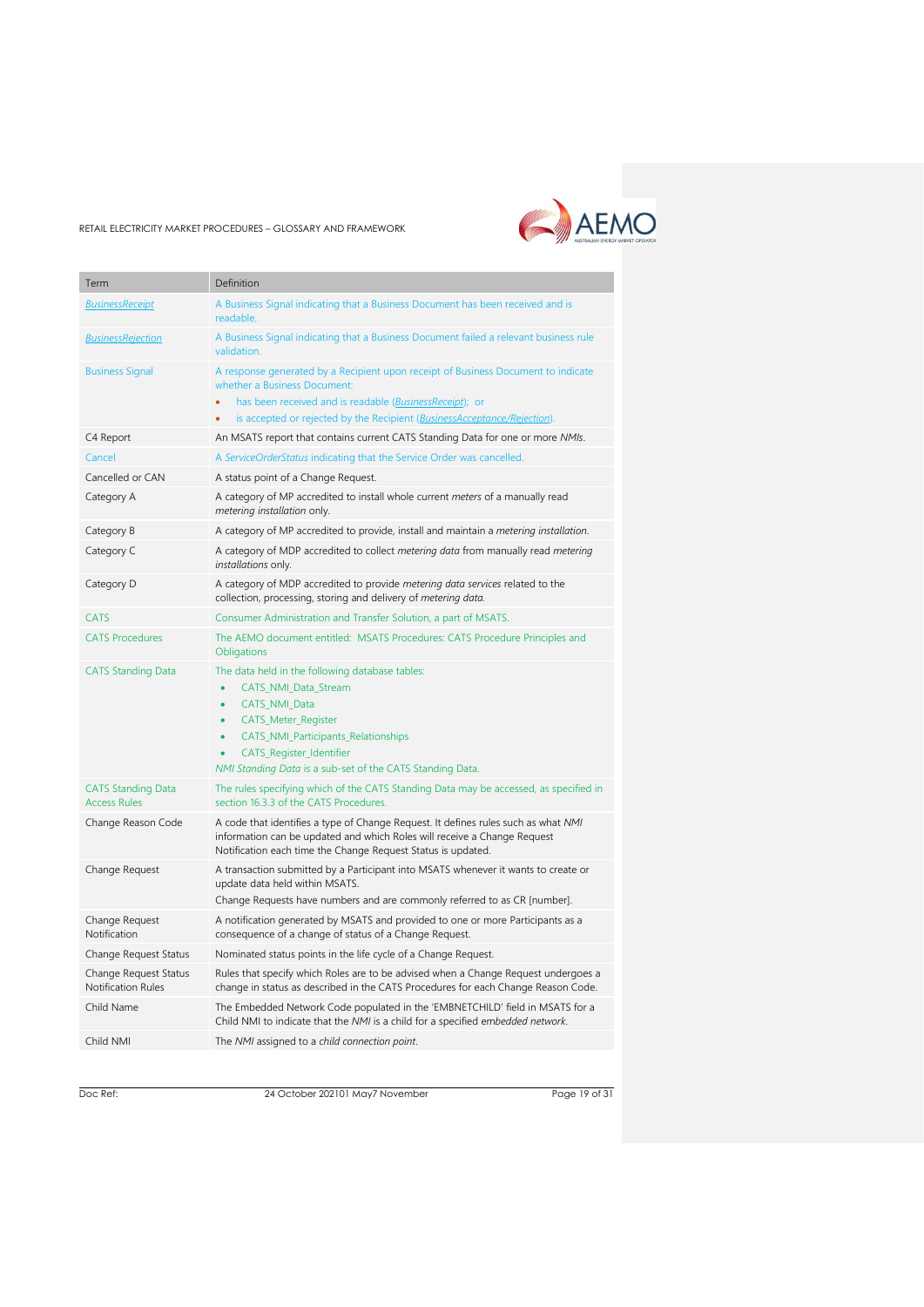

| Term                                        | Definition                                                                                                                                                                                                                                                                                                                                                                                                                                                                                                                                                                                                                                                                                                                                                  |
|---------------------------------------------|-------------------------------------------------------------------------------------------------------------------------------------------------------------------------------------------------------------------------------------------------------------------------------------------------------------------------------------------------------------------------------------------------------------------------------------------------------------------------------------------------------------------------------------------------------------------------------------------------------------------------------------------------------------------------------------------------------------------------------------------------------------|
| <b>CLP</b>                                  | Controlled Load Profile; a type of load profile calculated in accordance with the<br>metrology procedure.                                                                                                                                                                                                                                                                                                                                                                                                                                                                                                                                                                                                                                                   |
| Completed or COM                            | When used in the MSATS Procedures: One of the status points of a Change Request.<br>When used in the B2B Procedures: A ServiceOrderStatus indicating that the Primary<br>Work is completed.                                                                                                                                                                                                                                                                                                                                                                                                                                                                                                                                                                 |
| <b>Connection Date</b>                      | The date the connection point is connected to a network.                                                                                                                                                                                                                                                                                                                                                                                                                                                                                                                                                                                                                                                                                                    |
| Controlled Load                             | <b>Load that is controlled by a process or mechanism, which includes the metering</b><br>installation or a network device and may be separately metered from the remaining<br>load at a metering point. Examples of controlled load devices include a frequency<br>injection relay or time clock. The majority of Controlled Loads are associated with off-<br>peak hot water, pool pumps and air conditioning units, <i>Load</i> that is controlled by the<br>metering installation (e.g. frequency injection relay or time clock) or a network device<br>and may be separately metered from the remaining load at a metering point. The<br>majority of Controlled Loads are associated with off-peak hot water, pool pumps and<br>air conditioning units. |
| Controlled Unmetered<br>Device              | An Unmetered Device that has a predictable load and is switched in accordance with<br>an On/Off Table (e.g. street lighting).                                                                                                                                                                                                                                                                                                                                                                                                                                                                                                                                                                                                                               |
| Cooling-Off Period                          | In the NEM, apart from Victoria: As defined in the NERR.<br>In Victoria: As defined in the Energy Retail Code published by the Essential<br>Services Commission of Victoria.                                                                                                                                                                                                                                                                                                                                                                                                                                                                                                                                                                                |
| CSV                                         | Comma Separated Values; a file format for data using commas as delimiters.                                                                                                                                                                                                                                                                                                                                                                                                                                                                                                                                                                                                                                                                                  |
| <b>CSVNotificationDetail</b>                | Is a defined data payload applicable only for some transactions in the One Way<br><b>Notification Procedure.</b>                                                                                                                                                                                                                                                                                                                                                                                                                                                                                                                                                                                                                                            |
| CT                                          | Current transformer                                                                                                                                                                                                                                                                                                                                                                                                                                                                                                                                                                                                                                                                                                                                         |
| Current [Participant/Role]                  | See section 2.11.                                                                                                                                                                                                                                                                                                                                                                                                                                                                                                                                                                                                                                                                                                                                           |
| <b>Customer and Site Details</b>            | The data elements identified in a Customer and Site Details Notification.                                                                                                                                                                                                                                                                                                                                                                                                                                                                                                                                                                                                                                                                                   |
| <b>Customer and Site Details</b><br>Changes | A change to one or more data elements identified in a Customer and Site Details<br>Notification.                                                                                                                                                                                                                                                                                                                                                                                                                                                                                                                                                                                                                                                            |
| <b>Customer Classification</b><br>Code      | A code used in MSATS to determine the classification of an End User.<br>See section 4.51 of the CATS Procedures for further information.                                                                                                                                                                                                                                                                                                                                                                                                                                                                                                                                                                                                                    |
| <b>Customer Threshold</b><br>Code           | A code used in MSATS to determine the consumption for an End User at a single<br>connection point.<br>See section 4.5.2 of the CATS Procedures for further information.                                                                                                                                                                                                                                                                                                                                                                                                                                                                                                                                                                                     |
| Data Delivery Calendar                      | The AEMO document entitled: Data Delivery Calendar.                                                                                                                                                                                                                                                                                                                                                                                                                                                                                                                                                                                                                                                                                                         |
| Data Request                                | A transaction initiated by MSATS and sent to a Participant at the Pending Validation<br>status of the Change Request life cycle.                                                                                                                                                                                                                                                                                                                                                                                                                                                                                                                                                                                                                            |
| Datastream                                  | A stream of metering data associated with a connection point as represented by a NMI.<br>A NMI can have multiple Datastreams (e.g. from one or more meters, or from one or<br>more channels or registers that comprise a single <i>meter</i> ). Each Datastream is identified<br>by a unique suffix associated with the NMI to which it belongs.                                                                                                                                                                                                                                                                                                                                                                                                            |
| Datastream Status Code                      | A code used in MSATS to indicate whether a Datastream is to be used in settlements.<br>See section 4.6.2 of the CATS Procedures.                                                                                                                                                                                                                                                                                                                                                                                                                                                                                                                                                                                                                            |
| Default and<br>Deregistration Procedure     | The AEMO document entitled: Default and Deregistration Procedure: Metering<br>Providers, Metering Data Providers, Embedded Network Managers and Metering<br>Coordinators.                                                                                                                                                                                                                                                                                                                                                                                                                                                                                                                                                                                   |
| DLF                                         | distribution loss factor                                                                                                                                                                                                                                                                                                                                                                                                                                                                                                                                                                                                                                                                                                                                    |
|                                             |                                                                                                                                                                                                                                                                                                                                                                                                                                                                                                                                                                                                                                                                                                                                                             |

Doc Ref: 24 October 202101 May7 November

Page 20 of 31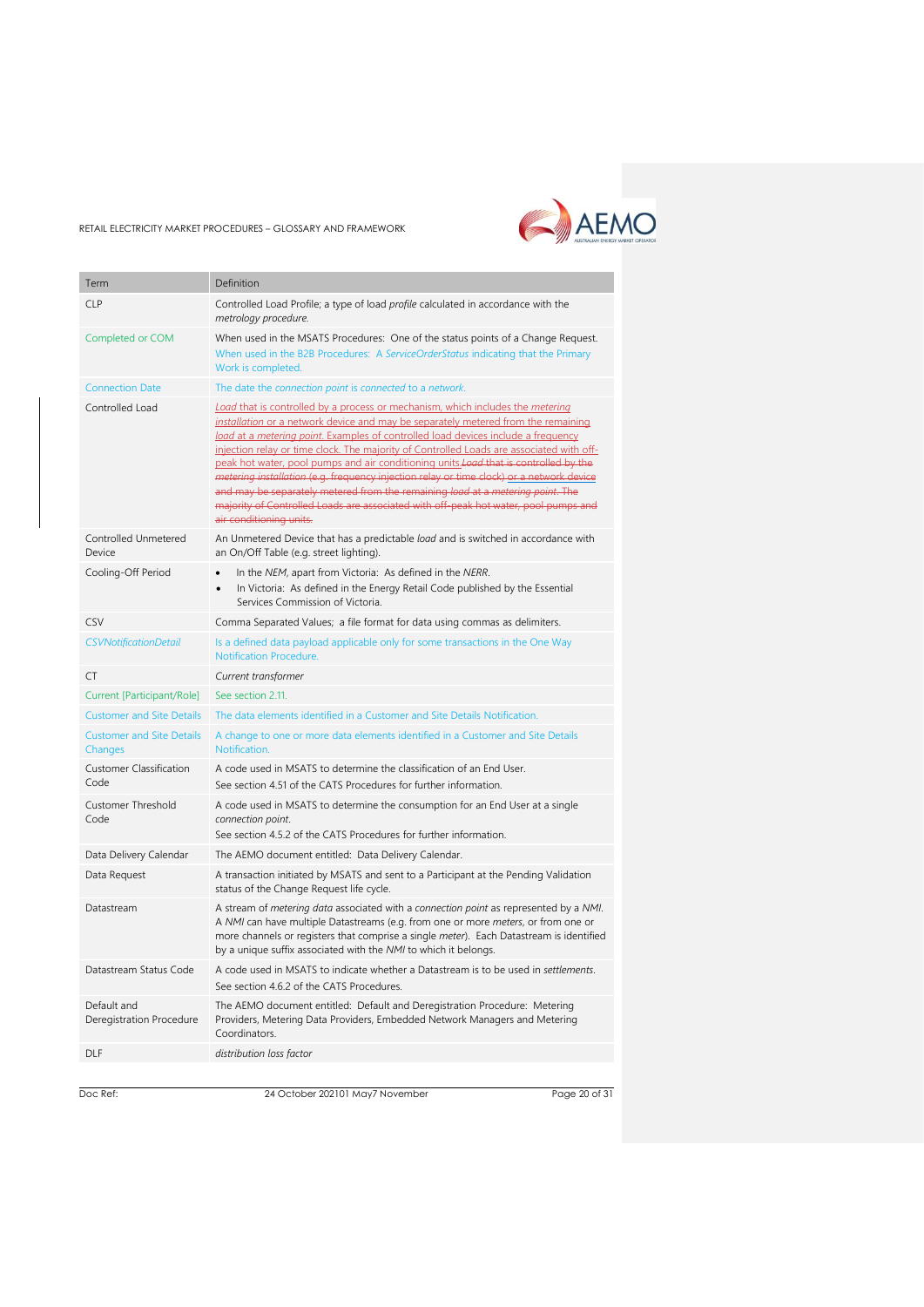

| Term                                      | Definition                                                                                                                                                                                                                                                                                                           |
|-------------------------------------------|----------------------------------------------------------------------------------------------------------------------------------------------------------------------------------------------------------------------------------------------------------------------------------------------------------------------|
| DLF Code                                  | A code used in MSATS to identify a distribution loss factor.                                                                                                                                                                                                                                                         |
| <b>DNSP</b>                               | <b>Distribution Network Service Provider</b>                                                                                                                                                                                                                                                                         |
| <b>DPID</b>                               | Delivery Point Identifier: A unique identifier assigned and used by Australia Post as a<br>numeric descriptor for a postal address.                                                                                                                                                                                  |
| <b>DRSP</b>                               | Demand Response Service Provider                                                                                                                                                                                                                                                                                     |
| EENSP                                     | Exempt Embedded Network Service Provider. Referred to as an Embedded Network<br>Operator by the AER. For the purposes of the Retail Electricity Market Procedures,<br>references to an EENSP can be taken to mean the Embedded Network Operator.                                                                     |
| <b>Embedded Network Code</b>              | A code used in MSATS to identify an embedded network.                                                                                                                                                                                                                                                                |
| <b>Embedded Network Local</b><br>Retailer | See ENLR                                                                                                                                                                                                                                                                                                             |
| <b>End User</b>                           | A person who acquires electricity for consumption purposes.                                                                                                                                                                                                                                                          |
| <b>ENLR</b>                               | Local Retailer for a child connection point. Must be the FRMP of the Parent NMI                                                                                                                                                                                                                                      |
| <b>ENM</b>                                | <b>Embedded Network Manager</b>                                                                                                                                                                                                                                                                                      |
| <b>Estimated Reading</b>                  | An estimate of a Meter Reading where an Actual Meter Reading for a period in the<br>past is not available.                                                                                                                                                                                                           |
| Estimation                                | The forward estimation of metering data.                                                                                                                                                                                                                                                                             |
| <b>Exemption Guideline</b>                | The AEMO document entitled: Exemption Guideline (Small Customer Metering<br>Installation).                                                                                                                                                                                                                           |
| <b>Exemption Procedure</b>                | The AEMO document entitled: Exemption Procedure - Metering Installation<br>Malfunctions.                                                                                                                                                                                                                             |
| <b>Explicit Informed Consent</b>          | In the NEM, apart from Victoria: As defined in the NERL.<br>$\bullet$<br>In Victoria: As defined in the Energy Retail Code published by the Essential<br>$\bullet$<br>Services Commission of Victoria.                                                                                                               |
| <b>Failed Retailer</b>                    | A retailer that is the subject of a RoLR Event.                                                                                                                                                                                                                                                                      |
| <b>Field Validation Rules</b>             | These rules specify for each Change Reason Code, which fields in MSATS need to be<br>populated at creation of a transaction or at other times in the life cycle of a transaction.                                                                                                                                    |
| Final Reading                             | The last Actual Meter Reading taken where:<br>an End User:<br>vacates an address; or<br>$\circ$<br>changes retailer; or<br>$\circ$<br>all or any part of a metering installation is:<br>removed; or<br>$\circ$<br>modified and the modification affects the energy data in the metering<br>$\Omega$<br>installation. |
| <b>First Tier NMI</b>                     | The NMI associated with a First-Tier Load.                                                                                                                                                                                                                                                                           |
| First-Tier Load                           | For the purposes of the Retail Electricity Market Procedures, the load at a connection<br>point where the electricity is purchased directly and in its entirety from the Local<br>Retailer, even if it has not been classified as a first-tier load under Chapter 2 of the NER.                                      |
| <b>FRMP</b>                               | financially responsible Market Participant, usually a retailer, Generator, Market Customer<br>or an MSGA, identified as such in respect of a connection point in MSATS.                                                                                                                                              |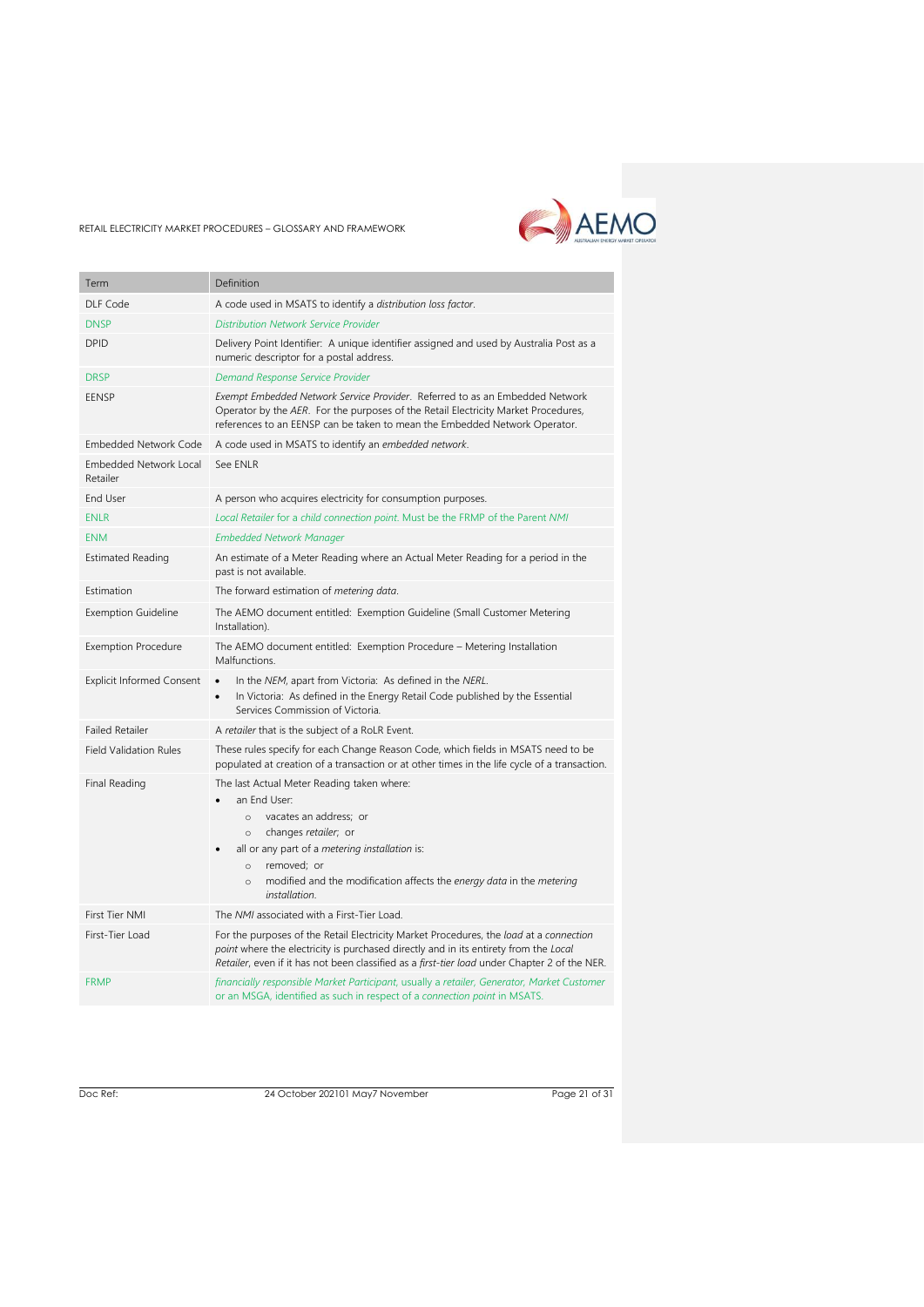

| Term                    | Definition                                                                                                                                                                                                                                                                                                                                                         |
|-------------------------|--------------------------------------------------------------------------------------------------------------------------------------------------------------------------------------------------------------------------------------------------------------------------------------------------------------------------------------------------------------------|
| Good Industry Practice  | In relation to any undertaking and any circumstances, the exercise of that degree of<br>skill, diligence, prudence and foresight that would reasonably and ordinarily be<br>expected from a skilled and experienced operator engaged in the same type of<br>undertaking under the same or similar circumstances.                                                   |
| <b>Historical Data</b>  | Metering data that has been provided for a previous reading period                                                                                                                                                                                                                                                                                                 |
| HV                      | High voltage.                                                                                                                                                                                                                                                                                                                                                      |
| HV CT                   | High voltage current transformer                                                                                                                                                                                                                                                                                                                                   |
| <b>ILAC</b>             | International Laboratory Accreditation Cooperation.                                                                                                                                                                                                                                                                                                                |
| Initiate                | The first of the status points of a Change Request.                                                                                                                                                                                                                                                                                                                |
| <b>Initiation Rules</b> | As described in section 4.5 of the CATS Procedures, the rules that specify who can<br>initiate a Change Request in MSATS.                                                                                                                                                                                                                                          |
| Initial MC              | A term used to describe a type of MC as defined in NER Chapter 11 Clause 86.7(a)                                                                                                                                                                                                                                                                                   |
| Initiator               | The Participant who initiates a B2B Interaction.                                                                                                                                                                                                                                                                                                                   |
| Insolvency Official     | An official appointed in respect of a retailer or any property of the retailer and includes<br>a receiver, receiver and manager, administrator, provisional liquidator, liquidator,<br>trustee in bankruptcy or person having a similar or analogous function.                                                                                                     |
| Interval                | Period over which interval energy data is recorded by the metering installation that<br>corresponds to a TI or submultiples of a TI.                                                                                                                                                                                                                               |
| Interval Meter          | A meter that records interval energy data. It is manually read, or remotely read using a<br>communications network.                                                                                                                                                                                                                                                |
| Inventory Table         | A table of devices for unmetered loads associated with each NMI as described in<br>sections 13.2.2, 13.3.2 and 13.5.2 of Metrology Procedure: Part B.                                                                                                                                                                                                              |
| Jurisdiction            | participating jurisdiction                                                                                                                                                                                                                                                                                                                                         |
| Jurisdiction Code       | A code used in MSATS to identify the Jurisdiction to which a NMI belongs and as<br>specified in section 4.2 of the CATS Procedures.                                                                                                                                                                                                                                |
| Life Support            | A situation where an End User relies on electricity for the operation of 'life support<br>equipment', a term defined in:<br>the NEM, apart from Victoria, in the NERR; and<br>Victoria, in the Electricity Distribution Code and Energy Retail Code.                                                                                                               |
| LNSP                    | In the context of a Network Service Provider's distribution network: Local Network<br>Service Provider<br>In relation to a child connection point: EENSP.                                                                                                                                                                                                          |
|                         | For the purposes of the Metrology Procedure: If there is more than one Local Network<br>Service Provider for a local area, a reference to the LNSP in respect of a metering<br>installation or connection point is a reference to the LNSP that holds a licence in respect<br>of the network to which that metering installation or connection point is connected. |
| Load Profile            | A profile of metering data aggregated across a specified set of connection points.                                                                                                                                                                                                                                                                                 |
| Load Table              | A table of Unmetered Device market loads published by AEMO at<br>http://www.aemo.com.au/Electricity/National-Electricity-Market-NEM/Retail-and-<br>metering.                                                                                                                                                                                                       |
| Lot Number              | The lot reference number allocated to a street address prior to street numbering<br>(except in the ACT).                                                                                                                                                                                                                                                           |
| <b>LR</b>               | Local Retailer. For Global Settlements, LR will be populated with GLOPOOL or<br>POOLXXX.                                                                                                                                                                                                                                                                           |
|                         |                                                                                                                                                                                                                                                                                                                                                                    |

Doc Ref: 24 October 202101 May7 November

Page 22 of 31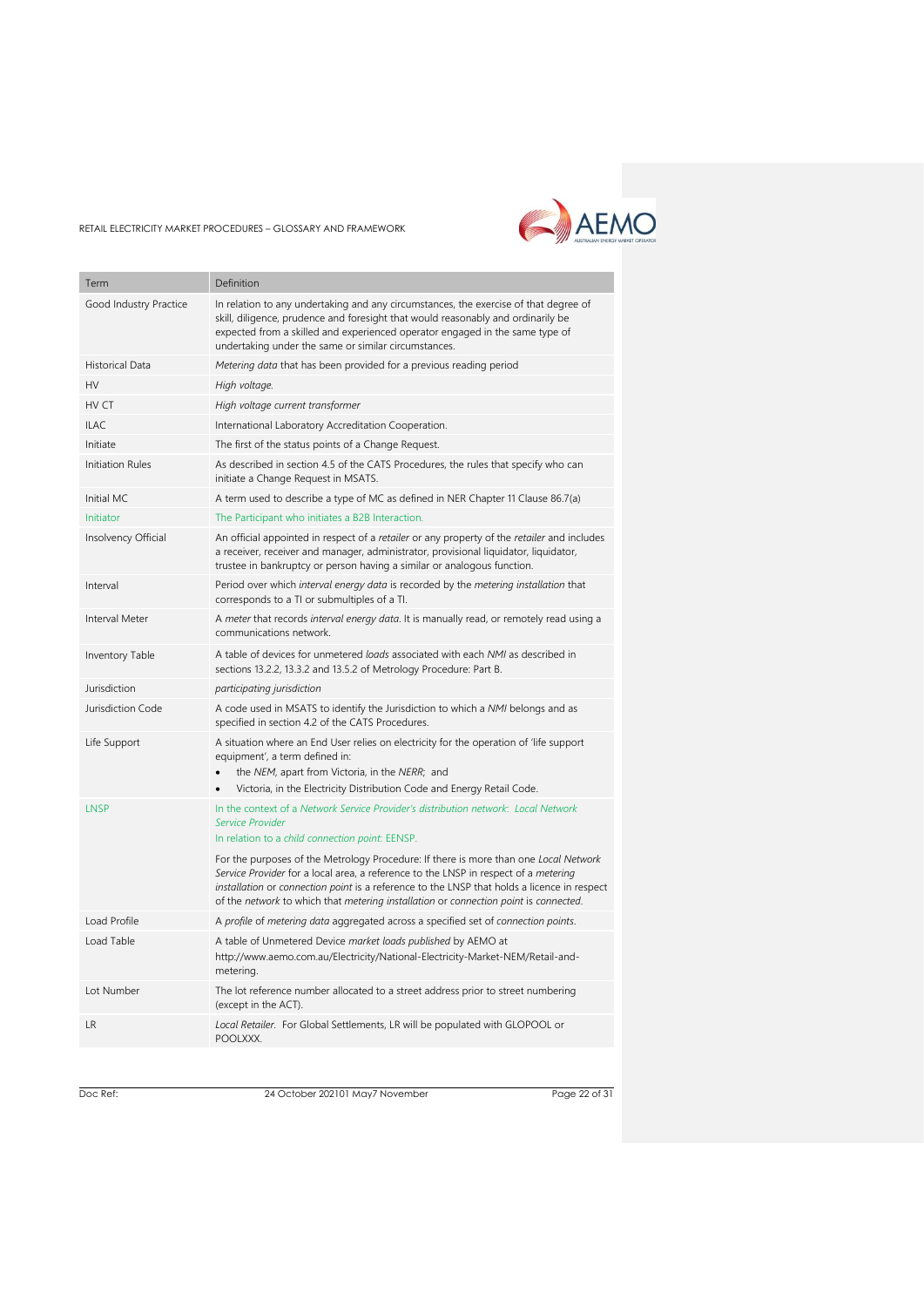

| Term                                                | Definition                                                                                                                                                                                                                                                                             |
|-----------------------------------------------------|----------------------------------------------------------------------------------------------------------------------------------------------------------------------------------------------------------------------------------------------------------------------------------------|
| $\mathsf{IV}$                                       | A Voltage equal to or less than 1kV.                                                                                                                                                                                                                                                   |
| LV CT                                               | Low voltage current transformer                                                                                                                                                                                                                                                        |
| MAMP                                                | Metering Asset Management Plan. A test plan developed and maintained by an MP in<br>accordance with the Service Level Procedure (MP).                                                                                                                                                  |
| Manually Read                                       | Collecting metering data other than by remote acquisition (including metering data<br>from type 5 and 6 metering installations that meet the requirements of NER 7.8.9(b)) –<br>as opposed to when a meter is Remotely Read.                                                           |
| MarketNet                                           | AEMO's private network available to Participants having a Participant ID                                                                                                                                                                                                               |
| <b>MC</b>                                           | <b>Metering Coordinator</b><br>The Role Code used in MSATS for an MC is 'RP'.                                                                                                                                                                                                          |
| <b>MDFF</b>                                         | Metering Data File Format: The standard format for the delivery of metering data.                                                                                                                                                                                                      |
| <b>MDFF Specification</b>                           | The AEMO document entitled: Meter Data File Format Specification NEM12 & NEM 13.                                                                                                                                                                                                       |
| <b>MDM</b>                                          | The part of MSATS called 'Metering Data Management'.                                                                                                                                                                                                                                   |
| MDM Contributory Suffix                             | A suffix defined in sections 6 and 7 of the NMI Procedure used to identify a stream of<br>metering data and is consistent with the 'NMISuffix' contained in the 200 record of the<br>MDFF interval metering datafile and the 250 record of the MDFF accumulated metering<br>data file. |
| <b>MDM Data File</b>                                | Meter Data Management Data File: The standard file for delivery of <i>metering data</i> to<br>AEMO.                                                                                                                                                                                    |
| <b>MDM Procedures</b>                               | The AEMO document entitled: MSATS Procedure: MDM Procedures.                                                                                                                                                                                                                           |
| <b>MDP</b>                                          | <b>Metering Data Provider</b>                                                                                                                                                                                                                                                          |
| Meter Alarm                                         | Any alarm within a <i>metering installation</i> designed to detect any unexpected<br>occurrence, such as a loss of <i>supply</i> , VT or phase failure, tamper detection, reverse<br>energy flow, pulse overflow, cycle redundancy check error and temperature or time<br>tolerance.   |
| Meter Churn                                         | Any alteration or replacement of a metering installation.                                                                                                                                                                                                                              |
| Meter Provision                                     | The provision, installation and maintenance of the components of a metering<br>installation.                                                                                                                                                                                           |
| Meter Reading                                       | Electricity metering data taken from a <i>metering installation</i> , regardless of how it is<br>obtained.                                                                                                                                                                             |
| Meter Register                                      | The meter register data stored in MSATS, which includes both the <i>metering register</i><br>and other data.                                                                                                                                                                           |
| Meter Register Status<br>Code                       | A code used in MSATS to delineate the status of a meter. See also section 4.12.3 of the<br>CATS Procedures.                                                                                                                                                                            |
| Meter Serial ID                                     | A faceplate serial number that uniquely identifies each meter associated with a NMI.                                                                                                                                                                                                   |
| <b>Metering Data</b><br><b>Notification Process</b> | The process of providing <i>metering data</i> to Participants by an MDP.                                                                                                                                                                                                               |
| Metering Data Type                                  | A value that describes how metering data is obtained i.e. Manually Read or Remotely<br>Read                                                                                                                                                                                            |
| <b>Metering Data</b><br><b>Verification Process</b> | The process by which a Participant queries the <i>metering data</i> received from an MDP.                                                                                                                                                                                              |
| Metering Installation Type<br>Code                  | The type of <i>meter</i> attached to a NMI as described in section 4.8 of the CATS<br>Procedures.                                                                                                                                                                                      |

Doc Ref: 24 October 202101 May7 November

Page 23 of 31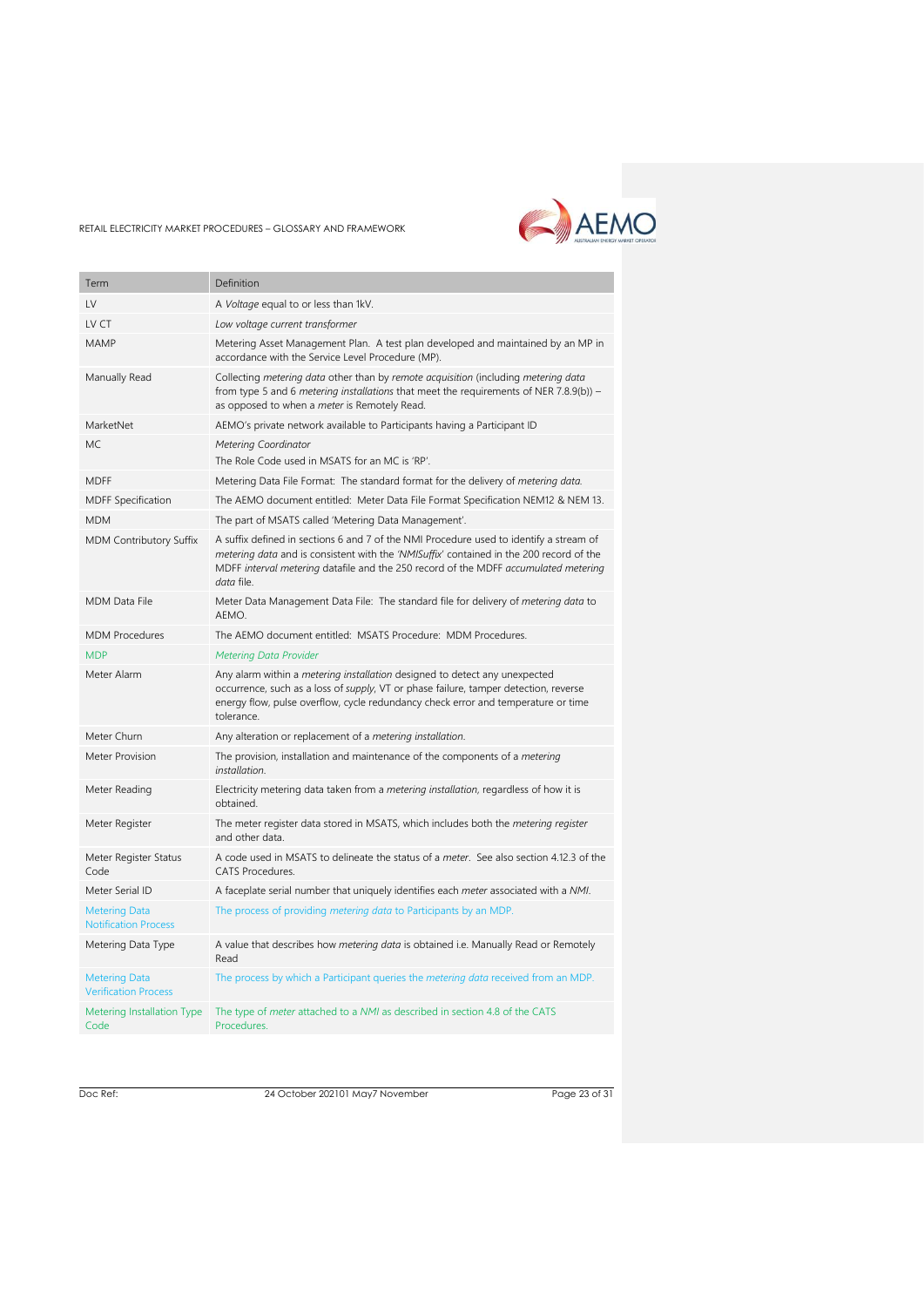

| Term                                          | Definition                                                                                                                                                                                          |
|-----------------------------------------------|-----------------------------------------------------------------------------------------------------------------------------------------------------------------------------------------------------|
| Metrology Procedure:<br>Part A                | The AEMO document entitled: Metrology Procedure: Part A National Electricity<br>Market.                                                                                                             |
| Metrology Procedure:<br>Part B                | The AEMO document entitled: Metrology Procedure: Part B Metering Data Validation,<br>Substitution and Estimation Procedure.                                                                         |
| <b>MMS</b>                                    | AEMO's Market Management Systems.                                                                                                                                                                   |
| <b>MP</b>                                     | Metering Provider.<br>In MSATS, it is referred to as an MPB.                                                                                                                                        |
| <b>MPB</b>                                    | A Category B Metering Provider. An MP accredited to install, provide and maintain<br>metering installations.                                                                                        |
| <b>MPC</b>                                    | A Category C Metering Data Provider. An MDP accredited only to collect metering data,<br>not process or transfer it.                                                                                |
| <b>MSATS</b>                                  | Market Settlements and Transfer Solution                                                                                                                                                            |
| <b>MSATS Procedures</b>                       | The following procedures, collectively: CATS Procedures, WIGS Procedures, MDM<br>Procedures, NMI Standing Data Schedule, NMI Procedure and Part A of the NEM RoLR<br>Processes.                     |
| <b>MSGA</b>                                   | Market Small Generation Aggregator                                                                                                                                                                  |
| <b>NEM Retail Operations</b><br>Contacts List | The AEMO document entitled: NEM Retail Operations Contact List. Commonly<br>referred to as: ROCL.                                                                                                   |
| <b>NEM RoLR Processes</b>                     | The AEMO document entitled: NEM RoLR Processes - Part A: MSATS Procedure:<br>RoLR Procedures - Part B: B2B Procedure: RoLR Process.                                                                 |
| <b>NER</b>                                    | The National Electricity Rules made under Part 7 of the National Electricity Law.                                                                                                                   |
| Network Tariff                                | The rate an NSP charges a retailer for the use of its network.                                                                                                                                      |
| Network Tariff Code                           | A nominated code for the Network Tariff charged by the NSP.                                                                                                                                         |
| New [Participant/Role]                        | See section 2.11                                                                                                                                                                                    |
| <b>NMI Address</b>                            | The physical location of the connection point.                                                                                                                                                      |
| <b>NMI Checksum</b>                           | A single digit number used to validate that a NMI supplied to MSATS is valid.                                                                                                                       |
| NMI Classification Code                       | A code used in MSATS that identifies the nature of the flow of electricity through a<br>connection point.<br>-See section 4.4 of the CATS Procedures.                                               |
| <b>NMI Datastream</b>                         | The term used to represent a NMI suffix required by MDM to enable the metering data<br>associated with a NMI to be correctly identified.                                                            |
| NMI Discovery Search 1                        | The process of finding a NMI and the NMI Checksum by searching MSATS using the<br>Site, the DPID or the Meter Serial ID.<br>See also the NMI Search Rules in section 16.3.1 of the CATS Procedures. |
| NMI Discovery Search 2                        | The process of entering a NMI and NMI Checksum in MSATS to obtain the NMI<br>Standing Data.<br>See also the NMI Standing Data Access Rules detailed in section 16.3.2 of the CATS<br>Procedures.    |
| NMI Discovery Search 3                        | The search process that can only be used for one of the purposes detailed in section<br>16.3.4 of the CATS Procedures.                                                                              |
| NMI Master Record                             | The NMI master record with an end date set to the year 9999.                                                                                                                                        |
| <b>NMI Procedure</b>                          | The AEMO document entitled: MSATS Procedures: National Metering Identifier.                                                                                                                         |
|                                               |                                                                                                                                                                                                     |

 $\overline{\phantom{a}}$ 

Doc Ref: 24 October 202101 May7 November

Page 24 of 31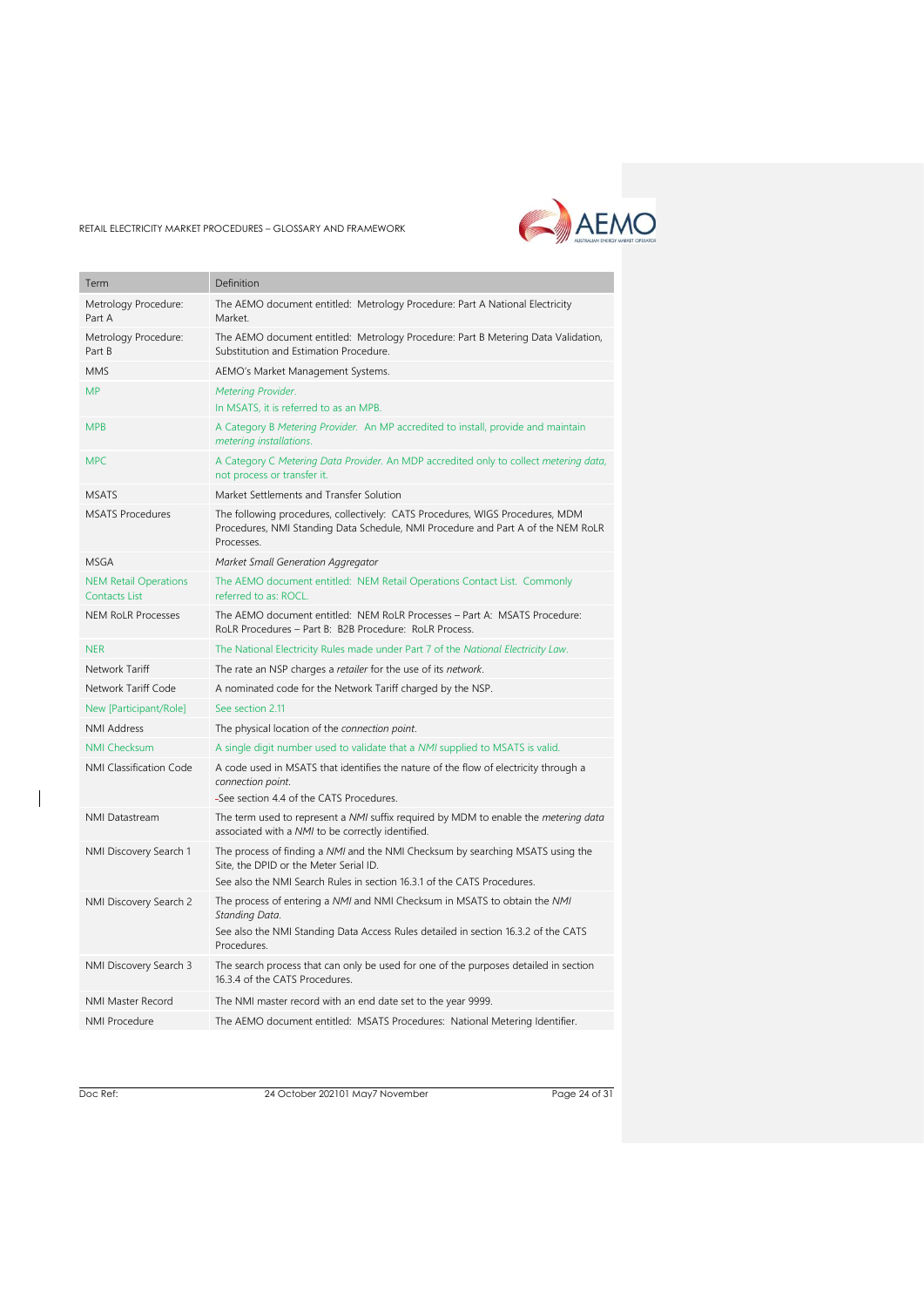

| Term                                     | Definition                                                                                                                                                                                                                     |
|------------------------------------------|--------------------------------------------------------------------------------------------------------------------------------------------------------------------------------------------------------------------------------|
| <b>NMI Search Rules</b>                  | See Table 16-A in the CATS Procedures.<br>The search that is available in MSATS to enable a Participant identify a NMI when the<br>only information available is the DPID, the <i>meter</i> serial number or the Site address. |
| NMI Standing Data<br><b>Access Rules</b> | The search that is available in MSATS to enable a Participant to identify nominated<br>CATS Standing Data.<br>See section 16.3.4 of the CATS Procedures.                                                                       |
| NMI Standing Data<br>Schedule            | The AEMO document entitled: NMI Standing Data Schedule.                                                                                                                                                                        |
| <b>NMI Status Code</b>                   | A code used in MSATS to determine whether a NMI can be the subject of a retail<br>transfer.<br>See also section 4.6.1 of the CATS Procedures.                                                                                  |
| Non-Controlled Load                      | A load that is not a Controlled Load.                                                                                                                                                                                          |
| <b>Not Completed</b>                     | A ServiceOrderStatus indicating that the Primary Work is not completed.                                                                                                                                                        |
| <b>Notification</b>                      | A B2B Transaction that does not require a corresponding reply. Could be a Meter Data,<br>Customer and Site Details or a Notified Party Notification.                                                                           |
| <b>NotificationDetail</b>                | Data Payload for the OneWayNotification                                                                                                                                                                                        |
| <b>Notified Party</b>                    | The receiver of a B2B Transaction or B2B Acknowledgement for notification purposes<br>only and not required to perform any services for the Initiator.                                                                         |
| <b>NSLP</b>                              | Net System Load Profile: A type of load profile calculated by MSATS in accordance<br>with the metrology procedure.                                                                                                             |
| <b>NSP</b>                               | Network Service Provider                                                                                                                                                                                                       |
| NSP <sub>2</sub>                         | Second Network Service Provider: The Role assigned to a DNSP for a <i>transmission</i><br>connection point (wholesale NMIs) that have two NSP roles.                                                                           |
| <b>NSRD</b>                              | Next Scheduled Reading Date: The next scheduled Actual Meter Reading.                                                                                                                                                          |
| Objected or OBJ                          | One of the status points of a Change Request.                                                                                                                                                                                  |
| Objection                                | A type of transaction raised in relation to a Change Request whereby a Participant may<br>object to the Completion of a Change Request on grounds that are permitted by the<br>applicable Jurisidiction.                       |
| Objection Clearing Period                | The number of business days an Objection can remain in MSATS. If the Objection has<br>not been withdrawn by the end of the Objection Clearing Period, it will be Cancelled<br>by MSATS.                                        |
| Objection Code                           | A code used in MSATS representing the only grounds on which an Objection can be<br>lodged.<br>See Table 4-C of the CATS Procedures for a list of the Objection Codes.                                                          |
| Objection Logging Period                 | The number of business days available to a Participant for entering an Objection in<br>MSATS.                                                                                                                                  |
| <b>Objection Rules</b>                   | The rules applicable in MSATS that determine how Objections are used for each<br>Change Reason Code.<br>See also section 4.3 of the CATS Procedures.                                                                           |
| Old Retailer                             | Any previous retailer for a NMI.                                                                                                                                                                                               |
| Off-Market                               | An End User within an embedded network who purchases electricity from the EENSP<br>who supplies the electricity.                                                                                                               |
| On-Market                                | An End User at a child connection point who purchases electricity from a retailer.                                                                                                                                             |

Doc Ref: 24 October 202101 May7 November

Page 25 of 31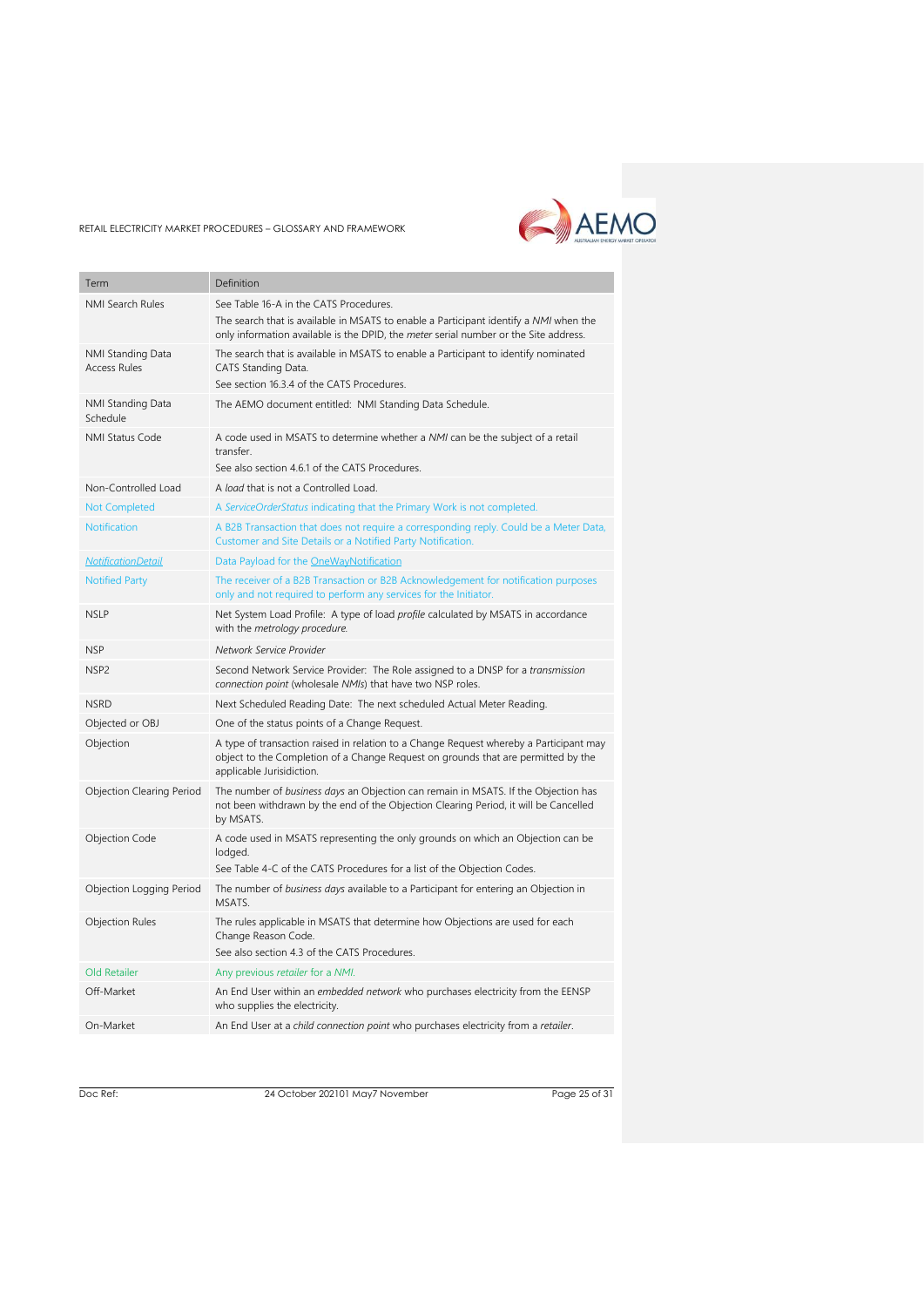

| Term                                 | Definition                                                                                                                                                                                                                                                                                                |
|--------------------------------------|-----------------------------------------------------------------------------------------------------------------------------------------------------------------------------------------------------------------------------------------------------------------------------------------------------------|
|                                      |                                                                                                                                                                                                                                                                                                           |
| On/Off Table                         | A table recording the switching status (On = 1, Off = 0) for each TI for unmetered loads<br>associated with a NMI as described in the Metrology Procedure: Part B.                                                                                                                                        |
| OneWayNotification                   | A one-way message from an Initiator to a Recipient concerning one or more NMIs.                                                                                                                                                                                                                           |
| PA                                   | Participant Administrator: A person employed by a Participant who can create and<br>maintain Participant Users for that Participant.                                                                                                                                                                      |
| Parent FRMP                          | The retailer who is the Current FRMP for a parent connection point.                                                                                                                                                                                                                                       |
| Parent Name                          | The Embedded Network Code populated in the 'EMBNETPARENT' field in MSATS for a<br>Parent NMI to indicate that the NMI is a parent for a specified embedded network.                                                                                                                                       |
| <b>Partially Completed</b>           | A ServiceOrderStatus indicating that the Recipient has completed the Primary Work but<br>that there are outstanding matters to be attended to.                                                                                                                                                            |
| Participant                          | An organisation with a Participant ID to sign into MSATS.                                                                                                                                                                                                                                                 |
| Participant ID                       | An organisation's participant identifier in MSATS.                                                                                                                                                                                                                                                        |
| Participant User                     | A user of MSATS on behalf of a Participant.                                                                                                                                                                                                                                                               |
| Pending or PEND                      | One of the status points of a Change Request.                                                                                                                                                                                                                                                             |
| Pending Validation or<br>PVAL        | One of the status points of a Change Request.                                                                                                                                                                                                                                                             |
| Physical Inventory                   | A physical count of Unmetered Devices.                                                                                                                                                                                                                                                                    |
| PPS                                  | Profile Preparation Service: It calculates profile shapes by using algorithms and interval<br>energy data. The calculation of the NSLP or the CLP.                                                                                                                                                        |
| <b>Previous Read Dates</b>           | Dates corresponding to Actual Metering Data or substituted metering data- provided<br>by MSATS                                                                                                                                                                                                            |
| <b>Previous Read Quality</b><br>Flag | A quality flag determined by MSATS for the Previous Read Dates. The <i>metering data</i><br>quality flag is a value that defines the quality of the Meter Reading, as defined in<br>Metrology Procedure Part B.                                                                                           |
| <b>Primary Work</b>                  | The activity described by the ServiceOrderType field of a ServiceOrderRequest.                                                                                                                                                                                                                            |
| Profile Area                         | A geographical area comprising a group of one or more TNIs for which a single NSLP<br>is calculated. If part of an LNSP local area is located within the local area of another<br>LNSP, that part of the local area of the first LNSP is considered to be part of the profile<br>area of the second LNSP. |
| Profile Name                         | A code identifying the name of the algorithmically derived shape that is used to<br>allocate a Datastream's metering data to TIs.                                                                                                                                                                         |
| Proposed Change Date                 | The proposed date on which a Role will transfer from one Participant to another.                                                                                                                                                                                                                          |
| Prospective Change                   | A change to a NMI record that will take effect on a date after the date the Change<br>Request is submitted.                                                                                                                                                                                               |
| Prospective Days                     | A situation where the number of <i>days</i> under consideration occur after the current date.                                                                                                                                                                                                             |
| Prospective Period                   | The maximum period in which a Prospective Change can be made.                                                                                                                                                                                                                                             |
| Qualification Procedure              | The AEMO document entitled: Qualification Procedure: Metering Providers, Metering<br>Data Providers and Embedded Network Managers.                                                                                                                                                                        |
| Read Type Code                       | A code that provides direction to the MDP on the type of meter reading that is to be<br>used to facilitate the End User transfer.<br>Read Type Codes are detailed in Table 4-L of the CATS Procedures.                                                                                                    |
| <b>REC</b>                           | Registered Electrical Contractor: A person who is registered by the relevant safety<br>regulator in each jurisdiction.                                                                                                                                                                                    |

 $\overline{\phantom{a}}$ 

Doc Ref: 24 October 202101 May7 November

Page 26 of 31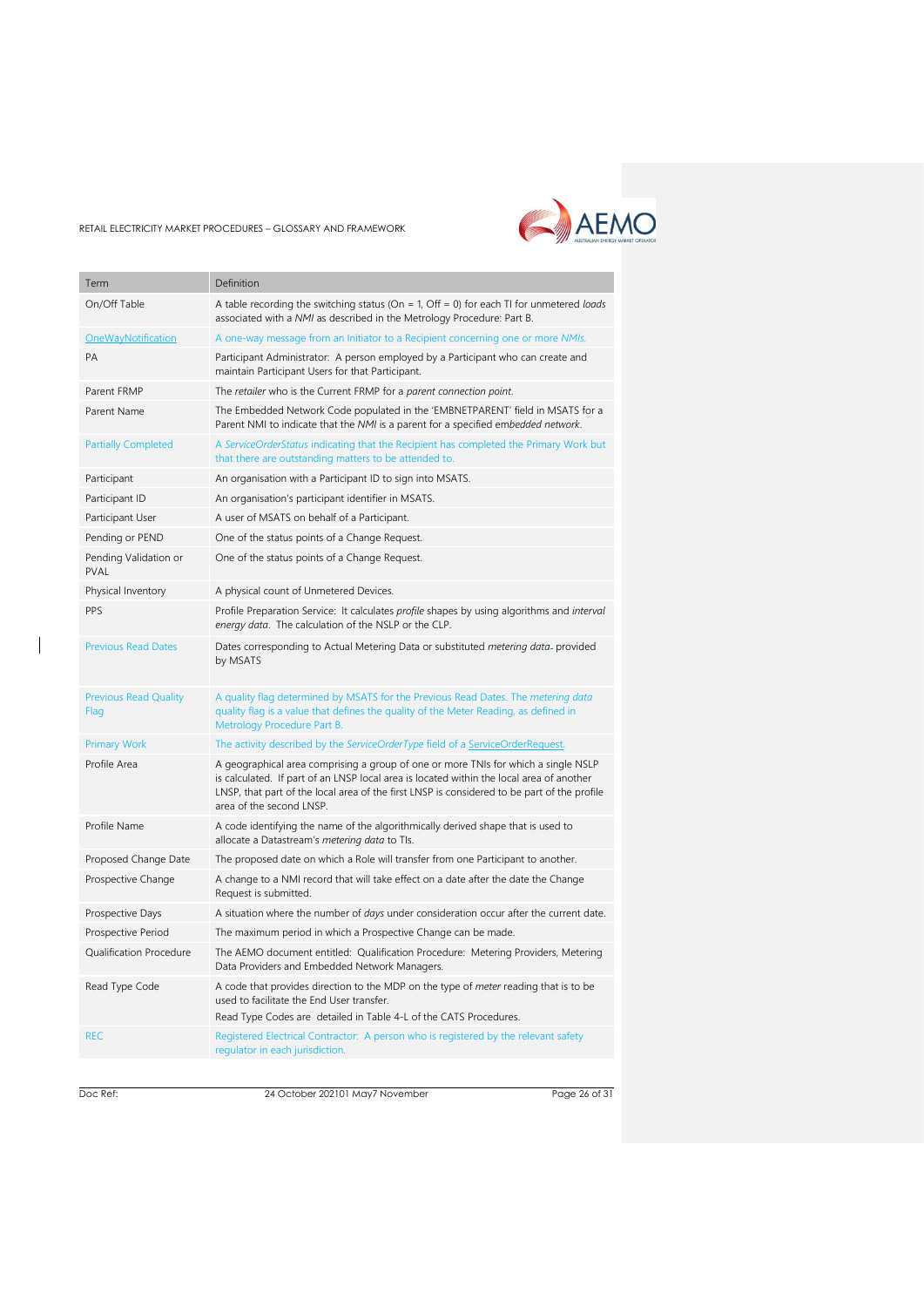

| Term                                       | Definition                                                                                                                                                                                                   |
|--------------------------------------------|--------------------------------------------------------------------------------------------------------------------------------------------------------------------------------------------------------------|
| Recipient                                  | The receiver of a B2B Transaction or B2B Acknowledgement. This can be either a<br>notification, request for data or request to perform work.                                                                 |
| Register Identifier Status<br>Code         | A code in MSATS that indicates if a Meter Register is active.<br>See also section 4.6.4 of the CATS Procedures.                                                                                              |
| Regulator                                  | In the context of a RoLR Event, the AER for the NEM, apart from Victoria, and the<br>Essential Services Commission of Victoria for Victoria.                                                                 |
| Rejected or REJ                            | One of the status points of a Change Request. It means that a Change Request fails a<br>validation test in MSATS.                                                                                            |
| Remotely Read                              | Collecting metering data by remote acquisition $-$ as opposed to when a meter is<br>Manually Read.                                                                                                           |
| Requested or REQ                           | One of the status points of a Change Request.                                                                                                                                                                |
| <b>Required Timeframe</b>                  | The time allowed for the completion of work requested in a Service Order, which could<br>be a Jurisdictional requirement or an agreed period of time.                                                        |
| Residential                                | As defined in the NERL.                                                                                                                                                                                      |
| Retail Electricity Market<br>Procedures    | See the description in section 2.2.                                                                                                                                                                          |
| Retrospective Change                       | A change to a NMI record that is to be effective on or before the date the Change<br>Request is submitted.                                                                                                   |
| Retrospective Days                         | A situation where the <i>days</i> under consideration must either be the date of a Change<br>Request or a date preceding the date of the Change Request.                                                     |
| Retrospective Period                       | The maximum period in which a Retrospective Change can be made.                                                                                                                                              |
| RoC                                        | RoLR of Choice: The nomination of a RoLR by an End User (as appropriately classified<br>in s.2 of the National Energy Retail Law) and agreed by the retailer to be its FRMP in a<br>RoLR Event.              |
| Role                                       | The role an organisation has with a connection point in CATS. A single organisation<br>can have more than one role associated with a NMI.                                                                    |
| Role Code                                  | A code used in MSATS to identify the association a Participant has with a NMI.                                                                                                                               |
| <b>RoLR Effective Transfer</b><br>Date     | The first day after the declaration of RoLR Event. This is the date from which NMIs for<br>which the Failed Retailer was the FRMP are transferred to their RoLR, making the RoLR<br>the FRMP for those NMIs. |
| <b>RoLR Event</b>                          | An event that triggers the transfer of End Users to a RoLR.                                                                                                                                                  |
| <b>RoLR Event Affected</b><br>Jurisdiction | Jurisdiction affected by a RoLR Event.                                                                                                                                                                       |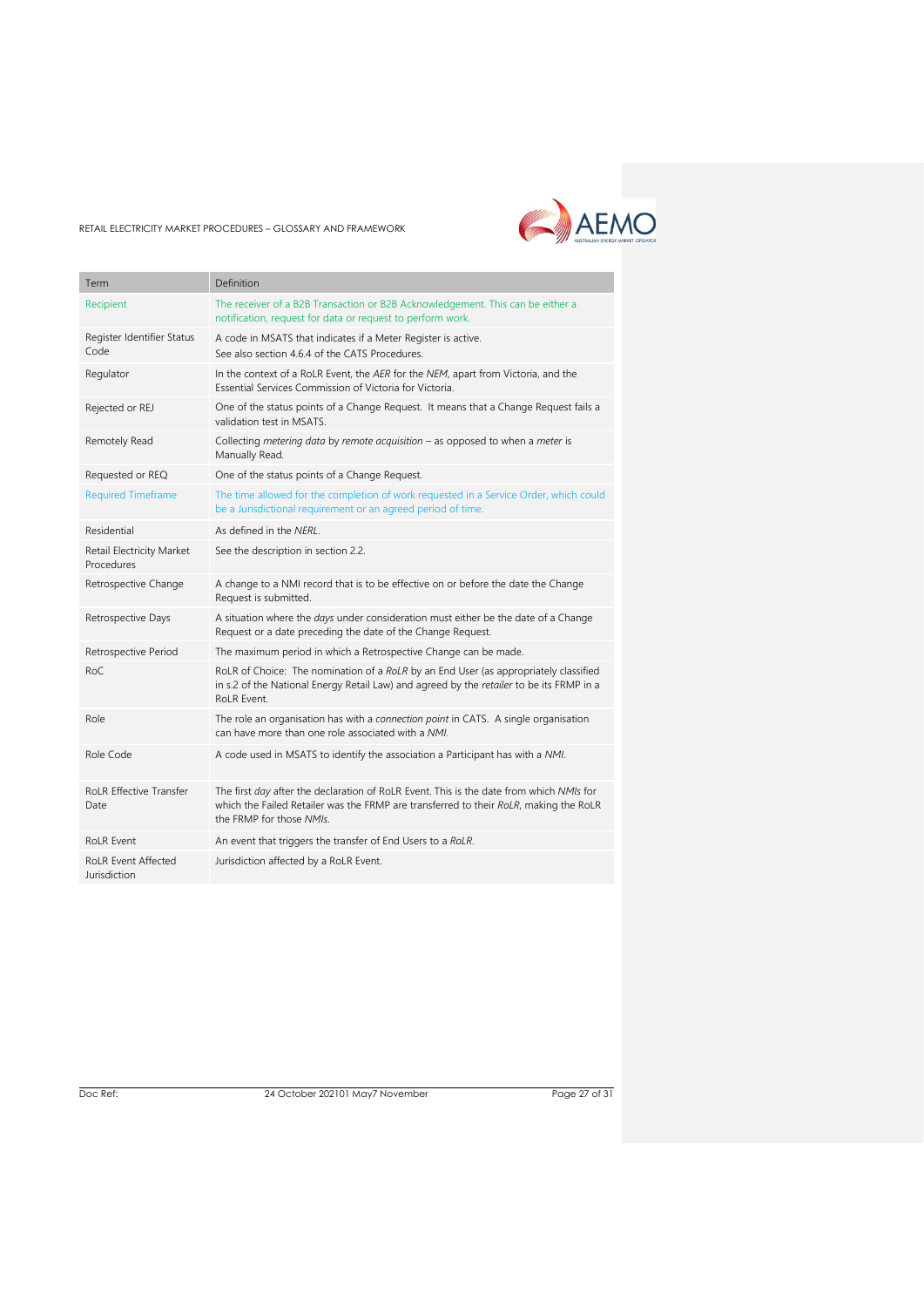

| Term                                      | Definition                                                                                                                                                                                                                                                                                                                                                                                                                                                                                                                                                                                                                                                                                                    |
|-------------------------------------------|---------------------------------------------------------------------------------------------------------------------------------------------------------------------------------------------------------------------------------------------------------------------------------------------------------------------------------------------------------------------------------------------------------------------------------------------------------------------------------------------------------------------------------------------------------------------------------------------------------------------------------------------------------------------------------------------------------------|
| <b>RoLR Event Affected</b>                | MSATS Participants potentially affected by a RoLR Event include:                                                                                                                                                                                                                                                                                                                                                                                                                                                                                                                                                                                                                                              |
| <b>MSATS Participant</b>                  | MSATS Participants with a current Role for any NMI where the Failed Retailer was<br>assigned to one or more MSATS roles on the RoLR Effective Transfer Date,<br>including:<br>The Failed Retailer (the current FRMP, LR or both).<br>$\circ$<br>The Current LNSP.<br>$\circ$<br>The Current MDP.<br>$\circ$<br>The Current MPB.<br>$\circ$<br>The RoLR for each RoLR Event Affected NMI.<br>If the Failed Retailer is a LR, the replacement LR.<br>MSATS Participants that have a Role for a NMI for which, at the time of the RoLR<br>Event, the Failed Retailer was nominated as the New FRMP on an incomplete<br>Change Request or MSATS Participants nominated in a new Role on such a<br>Change Request. |
| RoLR Event Affected NMI                   | NMIs where the Failed Retailer was assigned to one or more Roles for the RoLR<br>Effective Transfer Date; -and<br>NMIs for which at the time of the RoLR Event, the Failed Retailer was nominated as<br>$\bullet$<br>the New FRMP on a Change Request that is at one of the following status points:                                                                                                                                                                                                                                                                                                                                                                                                          |
|                                           | Requested (REQ), Objected (OBJ) or Pending Validation (PVAL).                                                                                                                                                                                                                                                                                                                                                                                                                                                                                                                                                                                                                                                 |
| RoLR Key Contact                          | A contact specified in the NEM Retail Operations Contacts List.                                                                                                                                                                                                                                                                                                                                                                                                                                                                                                                                                                                                                                               |
| <b>RoLR Post</b><br>Implementation Review | A review managed by AEMO to assess how a RoLR Event was managed.                                                                                                                                                                                                                                                                                                                                                                                                                                                                                                                                                                                                                                              |
| <b>RoLR Transition Period</b>             | The period of time from when a RoLR Event occurs to the time a RoLR Post<br>Implementation Review is completed.                                                                                                                                                                                                                                                                                                                                                                                                                                                                                                                                                                                               |
| Routine Testing                           | For the purposes of the Metrology Procedure, includes the ongoing and regular<br>maintenance testing, compliance testing and in-service testing of a metering<br>installation initiated by the MC or MP to fulfil their obligations under clause S7.6 of the<br>NER.                                                                                                                                                                                                                                                                                                                                                                                                                                          |
| Sample Test Plan                          | A statement of the sample size to be taken, the frequency of sample testing and the<br>required accuracy.                                                                                                                                                                                                                                                                                                                                                                                                                                                                                                                                                                                                     |
| <b>SCADA</b>                              | Supervisory Control and Data Acquisition                                                                                                                                                                                                                                                                                                                                                                                                                                                                                                                                                                                                                                                                      |
| Scheduled Meter Reading                   | An Actual Meter Reading on a Meter Reading date scheduled by the relevant MDP.                                                                                                                                                                                                                                                                                                                                                                                                                                                                                                                                                                                                                                |
| Scheduled Reading Date                    | The date on which a Scheduled Meter Reading has occurred or might occur.                                                                                                                                                                                                                                                                                                                                                                                                                                                                                                                                                                                                                                      |
| Second-Tier Load                          | For the purposes of the Retail Electricity Market Procedures, the load at a connection<br>point where electricity is purchased from a retailer other than the Local Retailer, even if<br>it has not been classified as a second-tier load under Chapter 2 of the NER.                                                                                                                                                                                                                                                                                                                                                                                                                                         |
| Second Tier NMI                           | The NMI associated with a Second-Tier Load.                                                                                                                                                                                                                                                                                                                                                                                                                                                                                                                                                                                                                                                                   |
| Service Level Procedure<br>(ENM)          | The AEMO document entitled: Service Level Procedure: Embedded Network<br>Managers.                                                                                                                                                                                                                                                                                                                                                                                                                                                                                                                                                                                                                            |
| Service Level Procedure<br>(MDP)          | The AEMO document entitled: Service Level Procedure: Metering Data Provider<br>Services.                                                                                                                                                                                                                                                                                                                                                                                                                                                                                                                                                                                                                      |
| Service Level Procedure<br>(MP)           | The AEMO document entitled: Service Level Procedure: Metering Provider Services<br>Category B for Metering installation Types 1, 2, 3, 4, 5 and 6.                                                                                                                                                                                                                                                                                                                                                                                                                                                                                                                                                            |
| <b>Service Order</b>                      | A B2B request to perform specified work.                                                                                                                                                                                                                                                                                                                                                                                                                                                                                                                                                                                                                                                                      |

 $\overline{\phantom{a}}$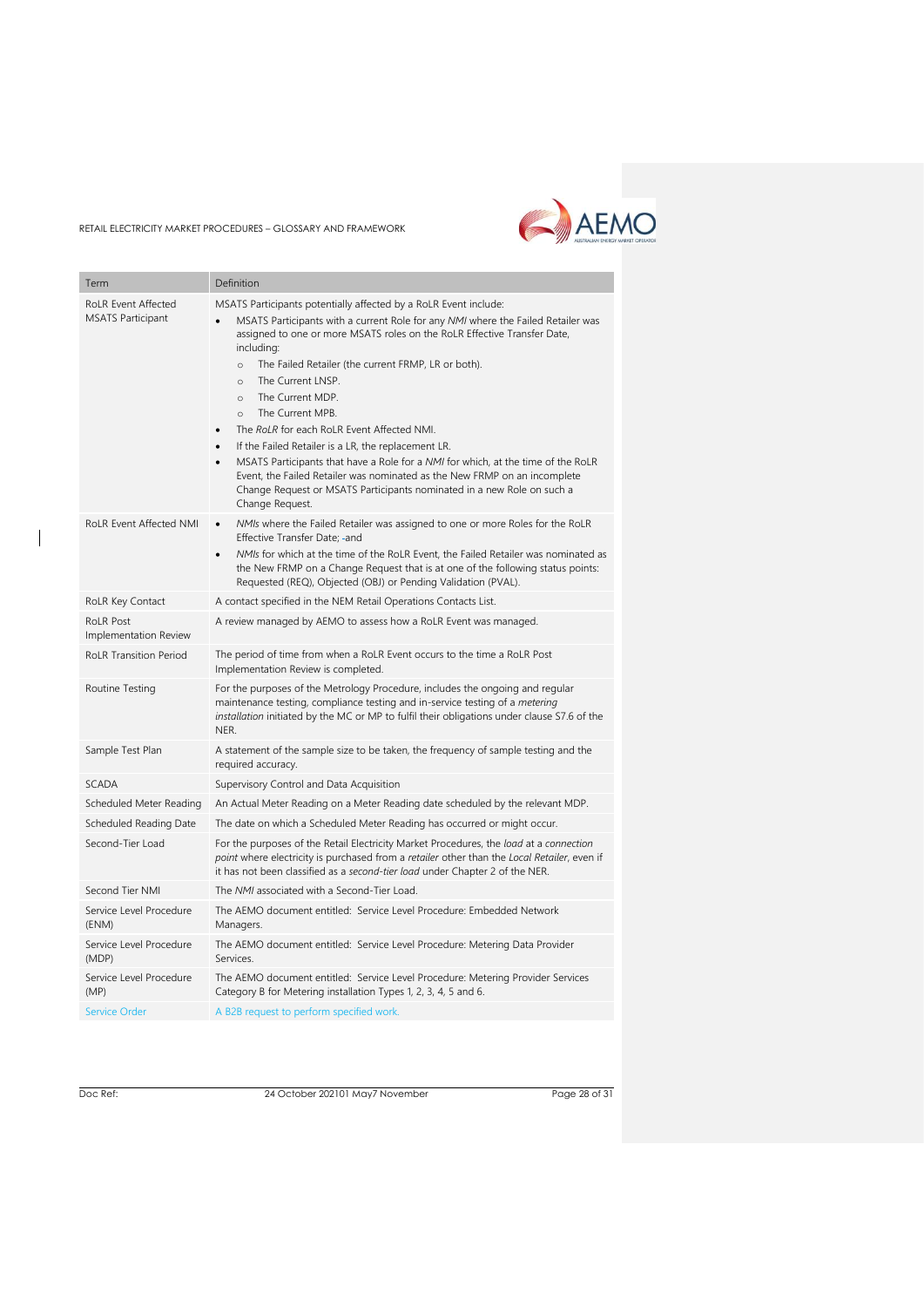# AEMO

#### RETAIL ELECTRICITY MARKET PROCEDURES – GLOSSARY AND FRAMEWORK

| Term                           | Definition                                                                                                                                                                                                                                                                                                                                                                    |
|--------------------------------|-------------------------------------------------------------------------------------------------------------------------------------------------------------------------------------------------------------------------------------------------------------------------------------------------------------------------------------------------------------------------------|
| <b>Service Order Process</b>   | The process of requesting the performance of specified work through a<br>ServiceOrderRequest and receiving notification of the outcome of the request through<br>a ServiceOrderResponse.                                                                                                                                                                                      |
| <b>ServiceOrderRequest</b>     | A B2B Communication for a service to be performed at a connection point.                                                                                                                                                                                                                                                                                                      |
| ServiceOrderResponse           | A B2B Communication in response to a ServiceOrderRequest, which will include an<br>explanation if the work is incomplete.                                                                                                                                                                                                                                                     |
| <b>Service Paperwork</b>       | Paperwork required to carry out certain ServiceOrderRequests. For example: electrical<br>work request or certificate of electrical safety.                                                                                                                                                                                                                                    |
| <b>Shared Fuse Arrangement</b> | Shared Fuse Arrangement is where multiple NMIs are supplied via a common isolation<br>point. This is specified in detail in Metrology Procedure: Part A and is recorded via an<br>MSATS flag.                                                                                                                                                                                 |
| Site                           | The physical location of an End User's premises.                                                                                                                                                                                                                                                                                                                              |
| Special Meter Reading          | An Actual Meter Reading taken on a date other than a Scheduled Reading Date.                                                                                                                                                                                                                                                                                                  |
| Special Read Date              | A date on which a Special Meter Reading is to occur.                                                                                                                                                                                                                                                                                                                          |
| Special Site                   | A Site that AEMO determines requires special arrangements to support the integrity of<br>the collection and processing of metering data from nominated metering installations,<br>under clause 7.8.12(a) and published by AEMO in the Special Sites and Techonology<br>Related Conditions within the National Electricity Market.                                             |
| Special Sites Document         | The AEMO document entitled: Special Sites and Techonology Related Conditions<br>within the National Electricity Market.                                                                                                                                                                                                                                                       |
| SSL                            | Secure Socket Layer: A protocol for encrypting information over the internet.                                                                                                                                                                                                                                                                                                 |
| Start Date                     | The date entered is the date from which the change will occur.                                                                                                                                                                                                                                                                                                                |
| <b>Structured Address</b>      | The structured address format contains the following information:<br>Flat type and flat number<br>$\bullet$<br>Floor type and floor number<br>$\bullet$<br>Building name<br>Location descriptor<br>$\bullet$<br>House number and suffix<br>Lot number<br>$\bullet$<br>Street name and street type<br>$\bullet$<br>Suburb<br>Postcode<br>State                                 |
| Substitution                   | A process undertaken for the replacement of missing (null) or erroneous accumulated<br>metering data or interval metering data where metering data has failed Validation.                                                                                                                                                                                                     |
| ΤI                             | trading interval                                                                                                                                                                                                                                                                                                                                                              |
| Tier 1 Site                    | A site where the FRMP is the LR. This could be the case where:<br>The End User has transferred back to the LR as their retailer (FRMP) after a period<br>$\bullet$<br>with another retailer:<br>The site is not contestable; or<br>$\bullet$<br>The site is <i>contestable</i> but the End User has not transferred to another <i>retailer</i> .<br>See also First-Tier Load. |
|                                |                                                                                                                                                                                                                                                                                                                                                                               |

 $\overline{\phantom{a}}$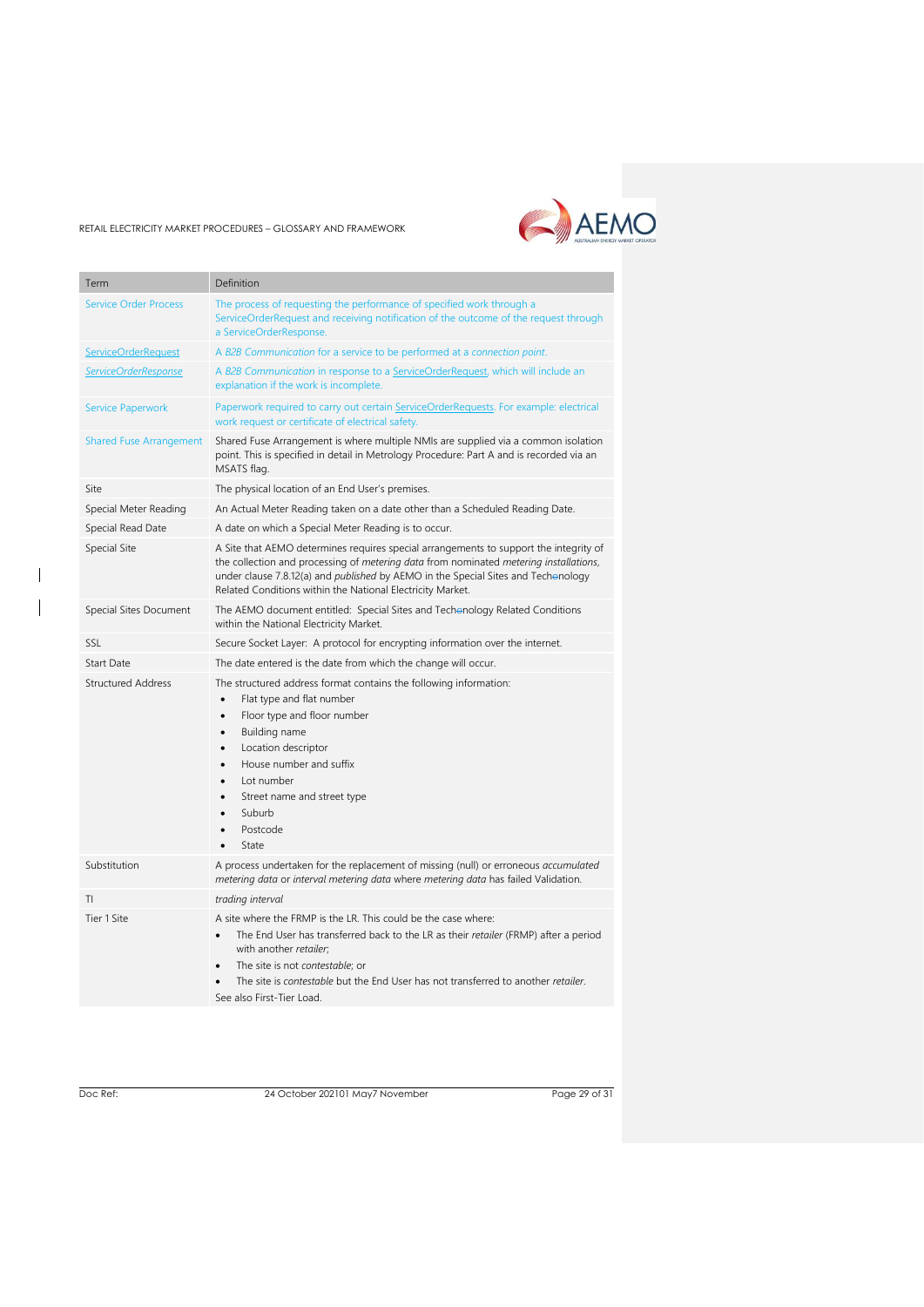

| Term                             | Definition                                                                                                                                                                                                                                                                                                                                                                 |
|----------------------------------|----------------------------------------------------------------------------------------------------------------------------------------------------------------------------------------------------------------------------------------------------------------------------------------------------------------------------------------------------------------------------|
| Tier 2 Site                      | A site where the FRMP is not the same as the LR. This could be the case if:<br>a contestable End User has elected to transfer from the LR; or<br>an End User signed a contract with a retailer other than the LR prior to the<br>$\bullet$<br>connection point being established in the MSATS System and it was created as a<br>Tier 2 Site.<br>See also Second-Tier Load. |
| <b>Timeframe Rules</b>           | The rules that allocate the number of business days to the following categories:<br>Objection Logging Period.<br>$\bullet$<br>Objection Clearing Period.<br>$\bullet$<br>Retrospective Period.<br>$\bullet$<br>Prospective Period.<br>$\bullet$                                                                                                                            |
| <b>Timing Period</b>             | The time between two Timing Points.                                                                                                                                                                                                                                                                                                                                        |
| <b>Timing Point</b>              | Point in time when an activity occurs.                                                                                                                                                                                                                                                                                                                                     |
| <b>Timing Requirement</b>        | The Timing Points when an activity must be initiated or completed.                                                                                                                                                                                                                                                                                                         |
| <b>TNI Code</b>                  | Transmission Node Identity: A four character alpha-numeric code used to identify a<br>virtual transmission node or transmission network connection point.                                                                                                                                                                                                                  |
| TNI <sub>2</sub>                 | TNI Code assigned, by AEMO, to a distribution network into which energy normally<br>flows through a connection point between adjacent distribution networks that has a<br>single NMI.                                                                                                                                                                                      |
| <b>TNSP</b>                      | <b>Transmission Network Service Provider</b>                                                                                                                                                                                                                                                                                                                               |
| <b>Transaction Type Code</b>     | A code used in MSATS to identify a need to change CATS Standing Data.                                                                                                                                                                                                                                                                                                      |
| UFE                              | Unaccounted for energy                                                                                                                                                                                                                                                                                                                                                     |
| Uncontrolled Unmetered<br>Device | An Unmetered Device that operates 24 hours per day and has a variable load over a<br>repeated operating cycle (e.g. traffic signal, where applicable).                                                                                                                                                                                                                     |
| <b>Unmetered Device</b>          | Any electricity-consuming device that is installed at or near a connection point that is<br>unmetered, and the load consumed at that connection point is a market load.                                                                                                                                                                                                    |
| Unmetered Device Type            | Controlled Unmetered Devices or Uncontrolled Unmetered Devices                                                                                                                                                                                                                                                                                                             |
| Unmetered Load<br>Guideline      | The AEMO document entitled: Unmetered Load Guideline: Determination of Device<br>Load and Annual Energy Consumption for Type 7 Unmetered Devices.                                                                                                                                                                                                                          |
| <b>Unstructured Address</b>      | An address with the following format:<br>A string of text characters with a maximum length of 80 per line.<br>A maximum of 3 lines.                                                                                                                                                                                                                                        |
| <b>UOM</b>                       | Unit of Measure - Refer to Appendix B of MDFF Specification for format and allowed<br><b>UOM</b> values                                                                                                                                                                                                                                                                    |
| Validated                        | Metering data that has passed Validation.                                                                                                                                                                                                                                                                                                                                  |
| Validation                       | A process to test the veracity and integrity of <i>metering data</i> by the MDP when<br>preparing metering data delivery to AEMO and appropriate Participants.                                                                                                                                                                                                             |
| Verification                     | A process to compare energy data held in the metering installation with metering data<br>held in the <i>metering data services database</i> inclusive of scaling constants. This process<br>typically occurs when a metering installation is first installed, modified or reconfigured<br>(i.e. commissioned), or when the <i>metering installation</i> is tested.         |
| <b>VICAMI Meter</b>              | A meter installed in Victoria as part of the Advanced Metering Infrastructure mandate<br>in Victoria. May be identified in MSATS as MRIM with RWD* ReadTypeCode when<br>remotely read of MRIM when manually read.                                                                                                                                                          |

Doc Ref: 24 October 202101 May7 November

Page 30 of 31